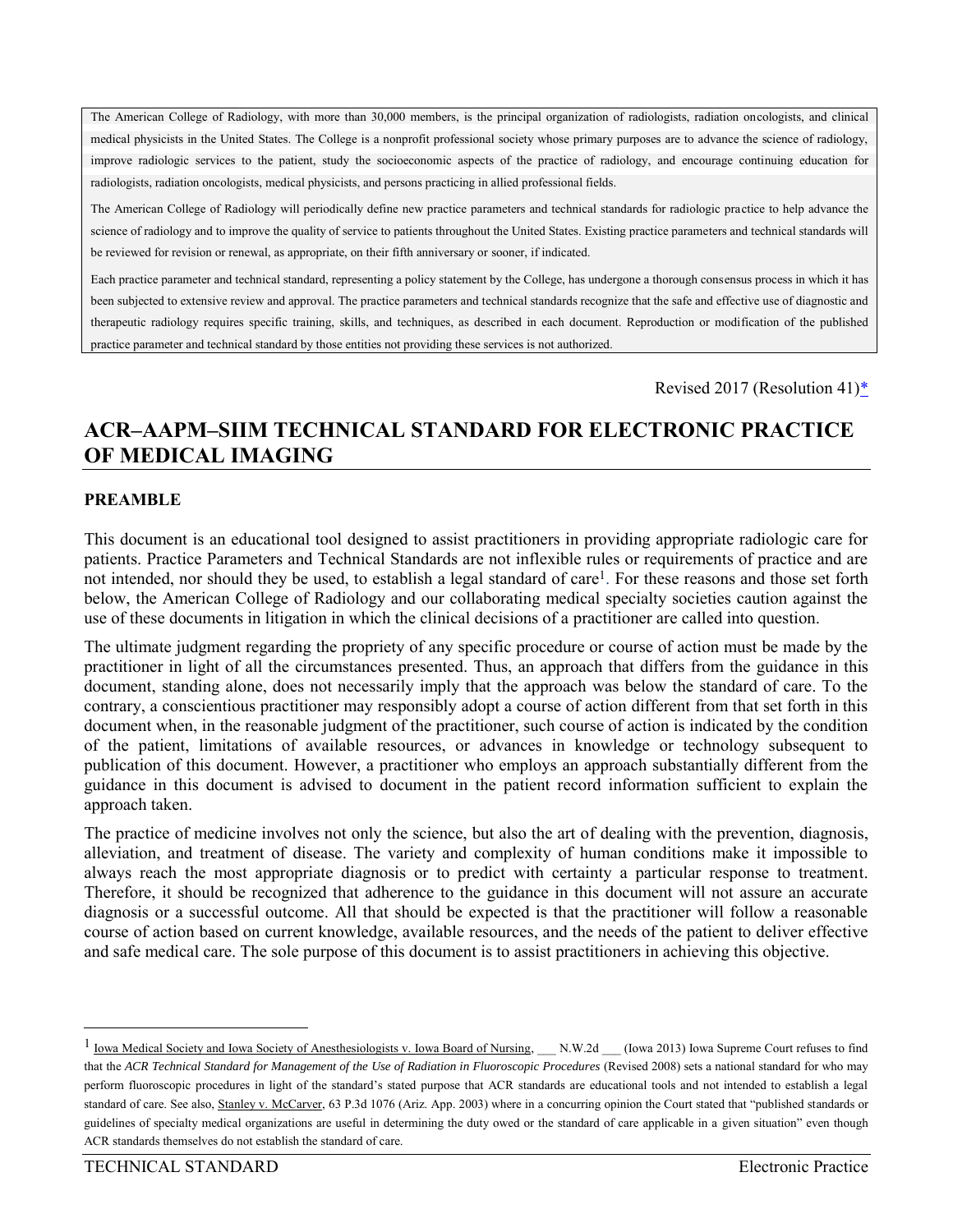## **I. INTRODUCTION**

This technical standard has been revised by the American College of Radiology (ACR), the American Association of Physicists in Medicine (AAPM), and the Society for Imaging Informatics in Medicine (SIIM).

For the purpose of this technical standard, the images referred to are those that diagnostic radiologists would normally interpret, including transmission projection and cross-sectional x-ray images, ionizing radiation emission images, and images from ultrasound and magnetic resonance modalities. Research, nonhuman, and visible light images (such as dermatologic, histopathologic, or endoscopic images) are out of scope, though many of the same principles are applicable.

Increasingly, medical imaging and patient information are being managed using digital data during acquisition, transmission, storage, display, interpretation, and consultation. The management of these data during each of these operations may have an impact on the quality of patient care.

This technical standard is applicable to any system of digital image data management, from a single-modality or single-use system to a complete picture archiving and communication system (PACS) to the electronic transmission of patient medical images from one location to another for the purposes of interpretation and/or consultation.

It defines goals, qualifications of personnel, equipment guidelines, specifications of data manipulation and management, and quality control and quality improvement procedures for the use of digital image data that should result in high-quality radiological care. A glossary of commonly used terminology (Appendix A) and a reference list are included.

In all cases for which an ACR practice parameter or technical standard exists for the modality being used or the specific examination being performed, that practice parameter or technical standard will continue to apply when digital image data management systems are used.

In general, digital mammography is outside the scope of this technical standard (see [ACR–AAPM–SIIM Practice](https://www.acr.org/-/media/ACR/Files/Practice-Parameters/Dig-Mamo.pdf)  Parameter [for Determinants of Image Quality in Digital Mammography](https://www.acr.org/-/media/ACR/Files/Practice-Parameters/Dig-Mamo.pdf) [\[1\]](#page-16-0)). However, given the constant evolution of display technology and quality control, this technical standard does make suggestions on those areas that are not fully addressed in other technical standards or practice parameters.

The goals of the electronic practice of medical imaging include, but are not limited to:

- 1. Initial acquisition or generation and recording of accurately labeled and identified image data
- 2. Transmission of data to an appropriate storage medium from which it can be retrieved for display for formal interpretation, review, and consultation
- 3. Retrieval of data from available prior imaging studies to be displayed for comparison with a current study
- 4. Transmission of data to remote sites for consultation, review, or formal interpretation
- 5. Appropriate compression of image data to facilitate transmission or storage, without loss of clinically significant information
- 6. Archiving of data to maintain accurate patient medical records in a form that:
	- a. May be retrieved in a timely fashion
	- b. Meets applicable facility, state, and federal regulations
	- c. Maintains patient confidentiality
- 7. Promoting efficiency and quality improvement
- 8. Providing interpretations of images, selection of key images, and/or annotated images to referring providers
- 9. Supporting telemedicine by making medical image consultations available in medical facilities without on-site medical imaging support
- 10. Providing supervision of off-site imaging studies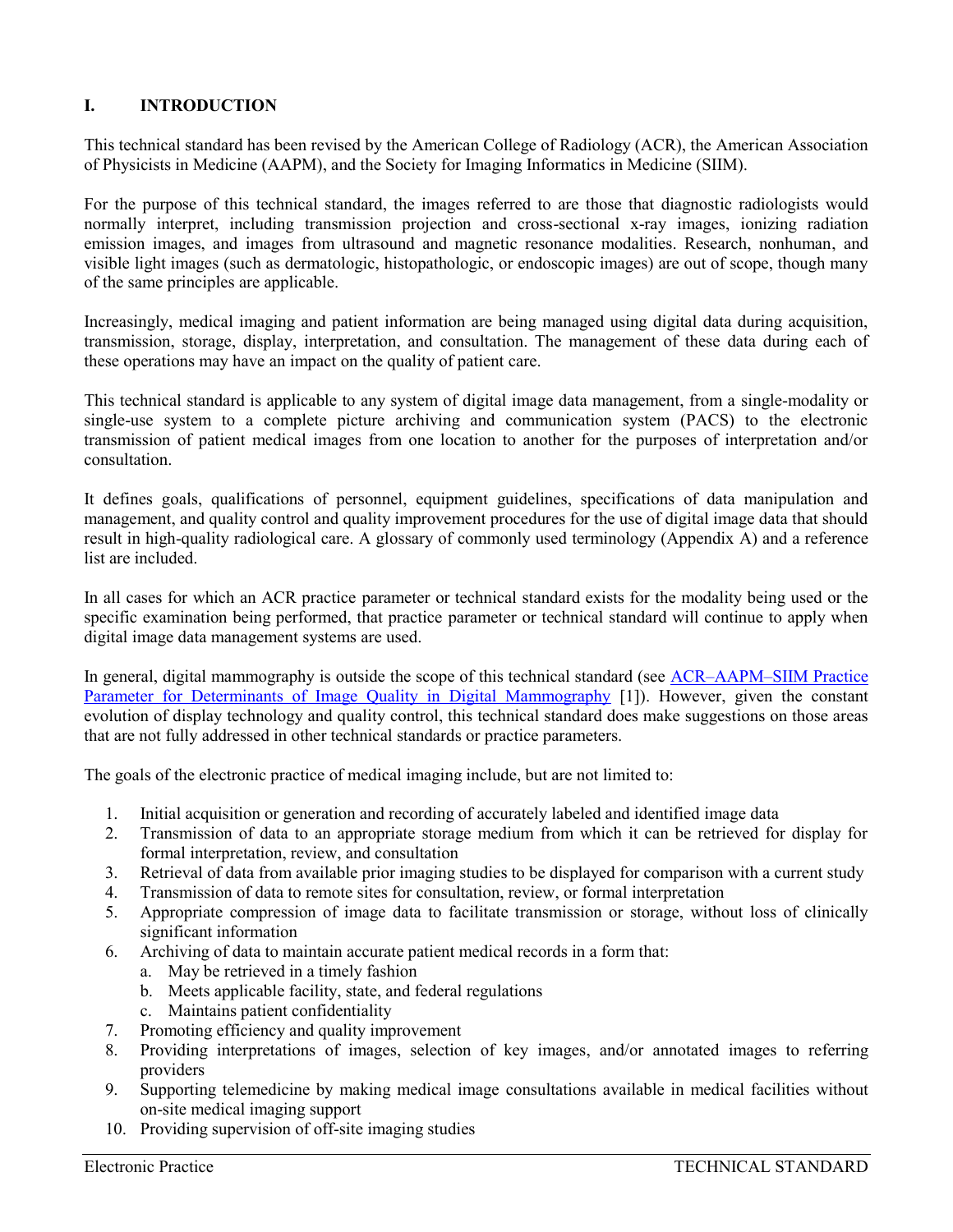- 11. Providing timely availability of medical images, image consultation, and image interpretation by:
- 12. Facilitating medical image interpretations in on-call situations
- 13. Providing subspecialty support as needed
- 14. Enhancing educational opportunities for practicing radiologists, as well as those radiologists currently in training programs
- 15. Minimizing the occurrence of poor image quality
- 16. Providing/assuring data security and preventing data theft ("breach"), in accordance with [ACR–AAPM–](https://www.acr.org/-/media/ACR/Files/Practice-Parameters/Elec-Info-Privacy.pdf) [SIIM Practice Parameter for Electronic Medical Information Privacy and Security](https://www.acr.org/-/media/ACR/Files/Practice-Parameters/Elec-Info-Privacy.pdf) [\[2\]](#page-16-1)

Appropriate database management procedures applicable to all of the above should be in place.

## **II. QUALIFICATIONS AND RESPONSIBILITIES OF PERSONNEL**

Qualified personnel trained in the examination to be performed must perform the imaging examination at the transmitting site. In all cases this means a physician, and a licensed and/or registered radiologic technologist or radiation therapist. It is also strongly recommended that each site have a Qualified Medical Physicist and an Imaging Informatics Professional as consultants.

- A. Physician
	- 1. Physicians using the image data management system for official interpretation<sup>2</sup> should understand the basic technology of image acquisition, transmission, manipulation, retrieval, and display, including the strengths, weaknesses, and limitations in the use of the image viewing equipment. Where appropriate, the interpreting physician must be familiar with the principles of radiation protection, the hazards of radiation, and radiation monitoring requirements as they apply to both patients and personnel. The physician performing the official interpretation must be responsible for the quality of the images being reviewed and understand the elements of quality control of digital image management systems3.
	- 2. The physician must demonstrate qualifications as delineated in the appropriate ACR practice parameter or technical standard for the particular diagnostic modality being interpreted.
	- 3. The physician should have a working knowledge of those portions of the digital image chain from acquisition to display that affect image quality and potential artifact production.
- B. Qualified Medical Physicist

A Qualified Medical Physicist is an individual who is competent to practice independently one or more of the subfields in medical physics. The American College of Radiology considers certification, continuing education, and experience in the appropriate subfield(s) to demonstrate that an individual is competent to practice one or more of the subfields in medical physics and to be a Qualified Medical Physicist. The ACR strongly recommends that the individual be certified in the appropriate subfield(s) by the American Board of Radiology (ABR), the Canadian College of Physics in Medicine, or by the American Board of Medical Physics (ABMP).

A Qualified Medical Physicist should meet the ACR Practice Parameter [for Continuing Medical Education](https://www.acr.org/-/media/ACR/Files/Practice-Parameters/CME.pdf)  [\(CME\)](https://www.acr.org/-/media/ACR/Files/Practice-Parameters/CME.pdf) (ACR Resolution 17, 1996 – revised in 2012, Resolution 42) and should include continuing education in radiation dosimetry, radiation protection, and equipment performance [\[3\]](#page-16-2).

The appropriate subfields of medical physics for this technical standard are Therapeutic Medical Physics, Diagnostic Medical Physics, and Nuclear Medical Physics. (Previous medical physics certification categories

 $\overline{a}$ 

<sup>&</sup>lt;sup>2</sup>The ACR Medical Legal Committee defines official interpretation as that written report (and any supplements or amendments thereto) that attach to the patient's permanent record. In health care facilities with a privilege delineation system, such a written report is prepared only by a qualified physician who has been granted specific delineated clinical privileges for that purpose by the facility's governing body upon the recommendation of the medical staff.

 $3$ The ACR Rules of Ethics state: "It is proper for a diagnostic radiologist to provide a consultative opinion on radiographs and other images regardless of their origin. A diagnostic radiologist should regularly interpret radiographs and other images only when the radiologist reasonably participates in the quality of medical imaging, utilization review, and matters of policy which affect the quality of patient care."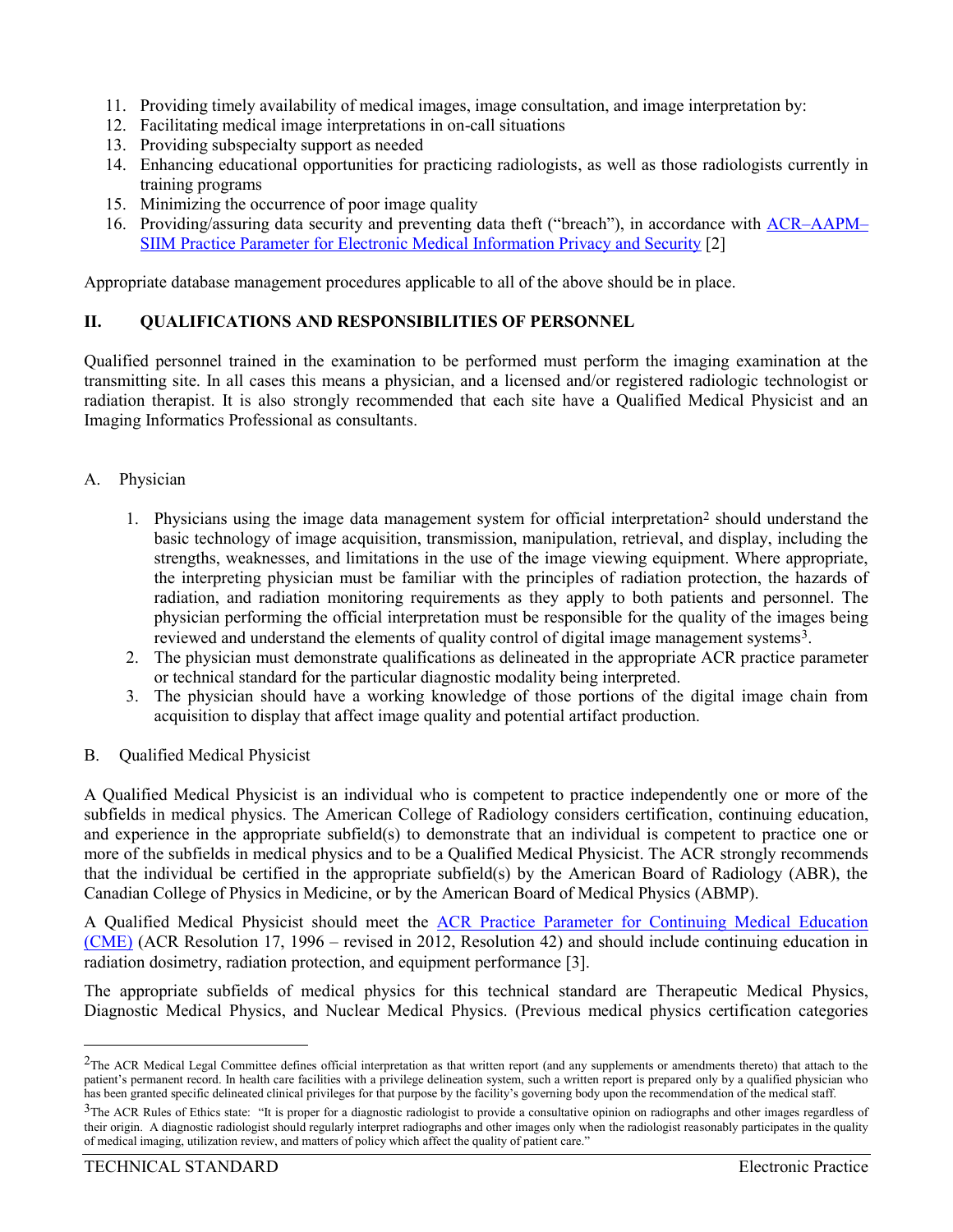including Radiological Physics, Therapeutic Radiological Physics, Medical Nuclear Physics, Diagnostic Radiological Physics, and Diagnostic Imaging Physics are also acceptable.)

C. Registered Radiologist Assistant

A registered radiologist assistant is an advanced level radiographer who is certified and registered as a radiologist assistant by the American Registry of Radiologic Technologists (ARRT) after having successfully completed an advanced academic program encompassing an ACR/ASRT (American Society of Radiologic Technologists) radiologist assistant curriculum and a radiologist-directed clinical preceptorship. Under radiologist supervision, the radiologist assistant may perform patient assessment, patient management and selected examinations as delineated in the Joint Policy Statement of the ACR and the ASRT titled "Radiologist Assistant: Roles and Responsibilities" and as allowed by state law. The radiologist assistant transmits to the supervising radiologists those observations that have a bearing on diagnosis. Performance of diagnostic interpretations remains outside the scope of practice of the radiologist assistant. (ACR Resolution 34, adopted in 2006)

#### D. Radiologic Technologist

See the **ACR–SPR** Practice Parameter for General Radiography [\[4\]](#page-16-3). Additional specific qualifications and responsibilities include:

- 1. The individual must meet the qualification requirements of any existing ACR practice parameter or technical standard for acquisition of a particular examination.
- 2. He or she must be trained to properly operate those portions of the image data management system with which he or she must routinely interact. This training should include as appropriate:
	- a. Image acquisition technology
	- b. Image processing protocols
	- c. Proper selection of examination specific options.
	- d. Image evaluation
	- e. Radiation dose indicators
	- f. Patient safety procedures
- 3. The technologist must:
	- a. Be certified by the appropriate registry and/or possess unrestricted state licensure.
	- b. Meet the qualification requirements of any existing ACR practice parameter or technical standard for acquisition of a particular examination.
	- c. Be trained to properly operate those portions of the image data management system with which he or she must routinely interact. This training should include as appropriate:
		- i. Image acquisition technology
		- ii. Image processing protocols
		- iii. Proper selection of examination specific options.
		- iv. Image evaluation
		- v. Radiation dose indicators
- E. Imaging Informatics Professional

The Imaging Informatics Professional should be qualified to assess problems and provide input to solutions, to initiate repairs, and to coordinate system-wide maintenance programs that will assure sustainable high image quality and system functioning. The responsibilities and experience of an Imaging Informatics Professional include:

1. Maintenance of the network for all informatics systems, eg, radiology information system (RIS), PACS, speech recognition systems, computer servers and desktops.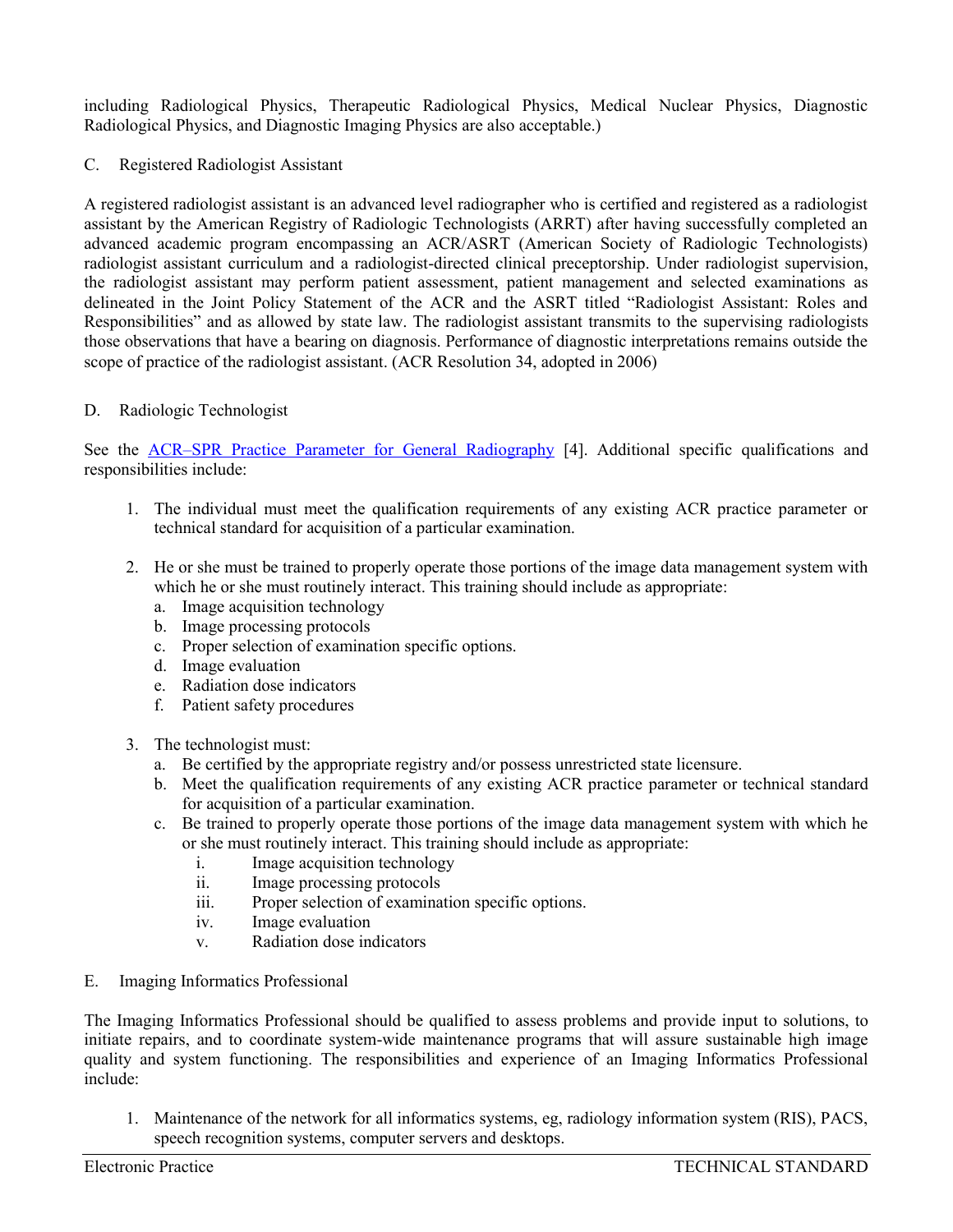- 2. Maintenance of the integrity and security of systems to ensure continuous and accurate operation of the informatics systems.
- 3. Coordination of the interaction/functionality of all data entry and management systems with the necessary radiology applications, programs and databases.
- 4. Knowledge of computer systems using common operating systems (Windows, Unix/Linux, Mac), data communications standards and equipment, network protocols, database management, internet protocols, and systems analysis methods and design.

A Qualified Imaging Informatics Professional is an individual who is competent to practice independently in the areas of informatics listed above and discussed in the section on Informatics Workflow. He or she should have a minimum of a bachelor's degree in computer science or equivalent, and continuing education and experience in imaging informatics to demonstrate that an individual is competent to practice as an Imaging Informatics Professional. Certification through the American Board of Imaging Informatics (ABII) can be used as validation of an individual's qualification as a Qualified Imaging Informatics Professional.

## **III. EQUIPMENT SPECIFICATIONS**

Specifications for equipment used in digital image data management will vary depending on the application and the individual facility's needs, but in all cases it should provide image quality and availability appropriate to the clinical needs whether that need be official interpretation or secondary review. The equipment must also be capable of maintaining the security of patient information in accordance with the Health Insurance Portability and Accountability Act (HIPAA).

Compliance with the Digital Imaging and Communications in Medicine (DICOM) standard, the Integrating the Healthcare Enterprise (IHE) Radiology Technical Framework, and, where applicable, the IHE-Radiation Oncology Technical Framework (IHE-RO) is strongly recommended for all new equipment acquisitions, and consideration of periodic upgrades incorporating the expanding features of that standard should be part of the ongoing quality control program.

A. Acquisition or Digitization

Initial image acquisition should be performed in accordance with the appropriate ACR modality or examination practice parameter or technical standard.

1. Direct image capture

The images data set acquired by the digital modality in the full spatial resolution (image matrix size) and pixel bit depth should be transferred to the image management system. It is recommended that the DICOM standard be used.

2. Scanned radiographic films

Although films from prior patient studies may be digitized using modern film scanning systems, scanned films should be used only when digital image transfer is not available.

Films from prior patient studies may be digitized using modern film scanning systems. When used, the pixel pitch of the scanner should be small enough to capture the limiting resolution of the film. For general purpose radiographic films, a pitch of less than 200 µm (2.5 cycles/mm limiting resolution) should be used. For high resolution film or mammography, a pitch of less than 100  $\mu$ m (5.0 cycles/mm limiting resolution) should be used. The scanner should be capable of recording film optical densities up to at least 3.2 for general purpose radiographs and 4.0 for high resolution radiographs and mammograms. The digitization should have at least 12 bits of precision (0 to 4,095) and produce either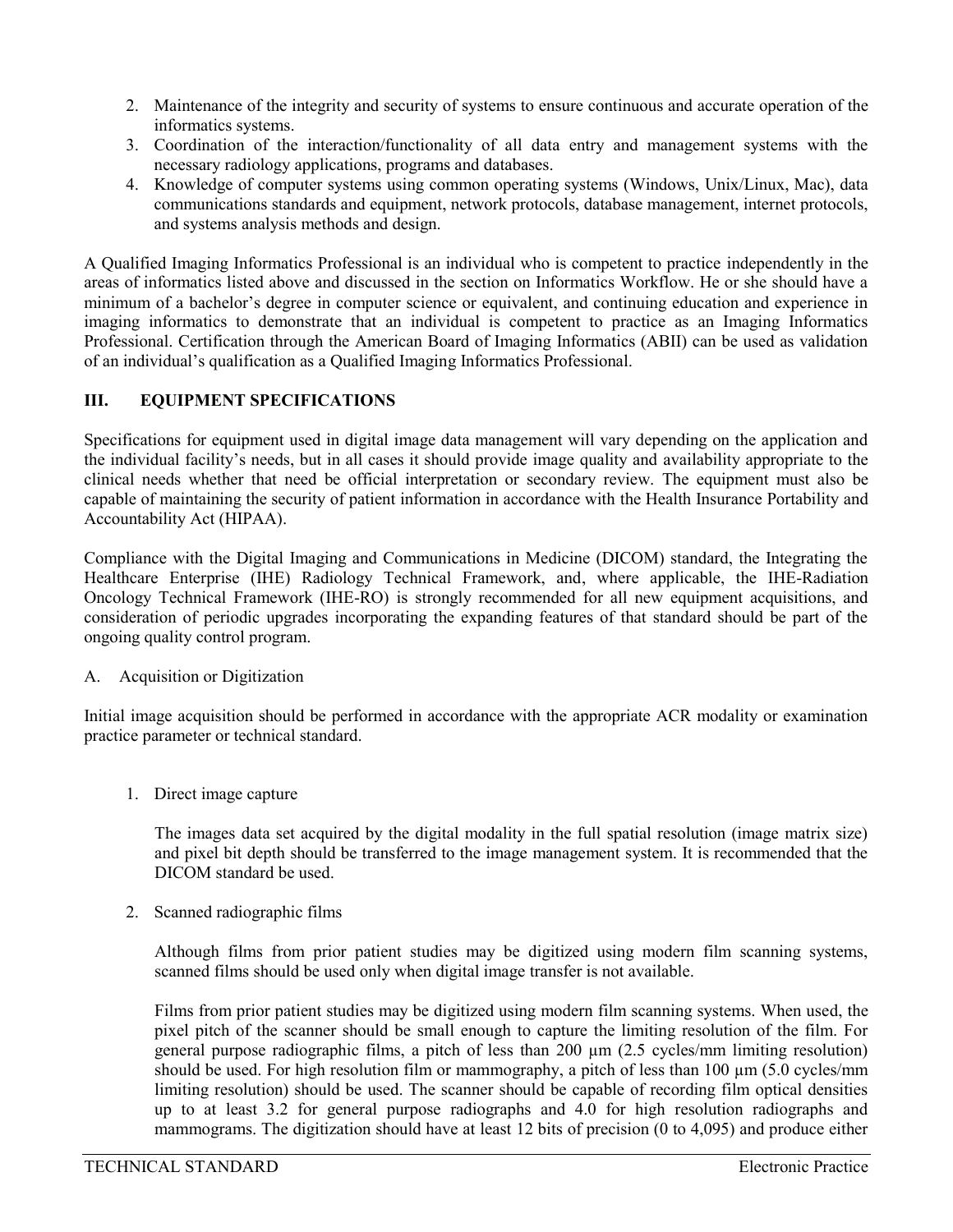DICOM presentation values or values proportional to film density. Caution should be exercised when using photographic cameras because of their inherent distortion and possible optical artifacts.

3. Video digitizer acquisitions

Traditional fluoroscopy systems have used video recording cameras to acquire images from the output phosphor of an image intensifier. Recordings may be of individual spot exposures, pulsed fluoroscopic sequences, or continuous fluoroscopic frames. Analog video cameras produce a time varying voltage signal corresponding to a raster scan of the image. Analog to digital conversion systems are used to convert these signals to digital images formatted according to the DICOM standard. These systems are susceptible to degraded quality due to analog signal noise, timing, and drift. When used, the image quality should be closely monitored. In general, the use of digital recording cameras with image intensifiers or direct digital fluoroscopy panels is preferred.

- 4. General requirements
	- a. At the time of patient imaging, the imaging modality must have capabilities for capturing demographic as well as imaging information such as accession number, patient name, identification number, date and time of examination, name of facility or institution, type of examination, patient or anatomic part orientation (eg, right, left, superior, inferior), amount and method of data compression, and total number of images acquired in the study. (In some cases the total number of images may not be known if the modality sends images as they are acquired.) It is beneficial to have the capability for capturing imaging technique factors, including patient dose parameters, applicable to the imaging modality. This information must be associated with the images when transmitted with a modality-specific information object descriptor (IOD). These fields should be formatted according to the DICOM standard. It is desirable to obtain this information using the DICOM modality work list services that communicate the correct information electronically.
	- b. The ability to capture the patient date of birth, sex, indications for the examination, and a brief patient history is desirable.

#### B. Compression

Compression may be defined as mathematically reversible (lossless) or irreversible (lossy). Reversible compression may always be used, since by definition there is no impact on the image. Irreversible compression may be used to reduce transmission time or storage space only if the quality of the result is sufficient to reliably perform the clinical task. The type of body part, the modality, and the objective of the study will determine the amount of compression that can be tolerated.

The term "diagnostically acceptable irreversible compression" (DAIC) refers to mathematically irreversible compression that does not affect a particular diagnostic task [\[5\]](#page-16-4). DAIC may be used under the direction of a qualified physician with no reduction in clinical diagnostic performance by either the primary image interpreter or decision makers reviewing the images. From a practical perspective, this means that any artifacts generated by the compression scheme should not be perceptible by the human viewer or are at such a low level that they do not interfere with interpretation.

The ACR and this technical standard make no general statement on the type or amount of compression that is appropriate to any particular modality, disease, or clinical application to achieve the diagnostically acceptable goal. The scientific literature and other national guidelines may assist the responsible physician in choosing appropriate types and amounts of compression, weighing the risk of degraded performance against the benefits of reduced storage space or transmission time. The type and amount of compression applied to different imaging studies transmitted and stored by the system should be initially selected and periodically reviewed by the responsible physician to ensure appropriate clinical image quality, always considering that it may be difficult to evaluate the impact on observer performance objectively and reliably [\[6\]](#page-16-5).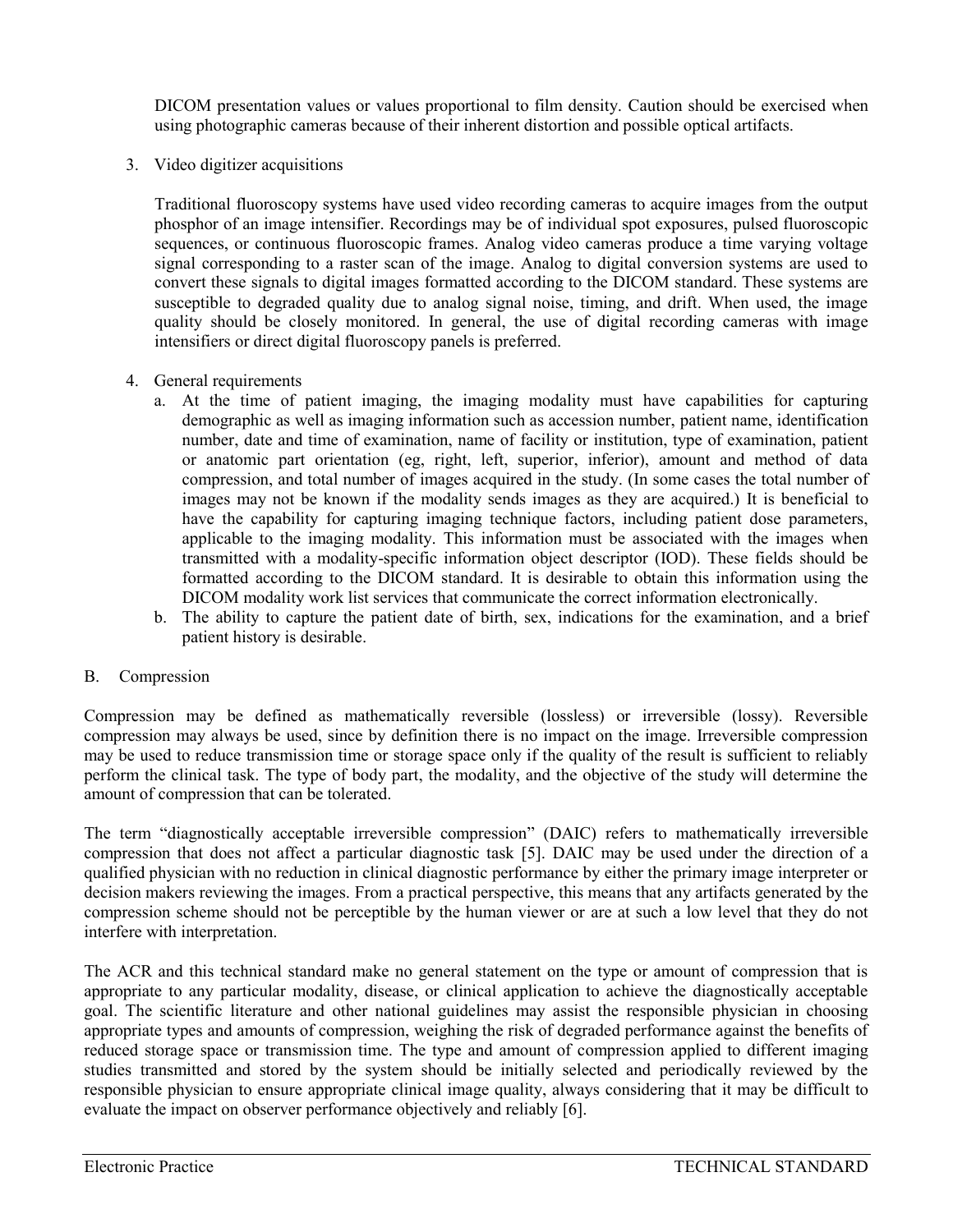If reversible or irreversible compression is used, only algorithms defined by the DICOM standard such as Joint Photographic Experts Group (JPEG), JPEG-LS, JPEG-2000, or MPEG should be used, since images encoded with proprietary and nonstandard compression schemes reduce interoperability, and decompression followed by recompression with a different irreversible scheme (such as during migration of data) will result in significant image quality degradation [\[5\]](#page-16-4). The DICOM standard does not recommend or approve any particular compression scheme for any particular modality, image type, or clinical application.

The U.S. Food and Drug Administration (FDA) requires that when an image is displayed it be labeled with a message stating if irreversible compression has been applied and with approximately what compression ratio (and/or quality factor) [\[7\]](#page-16-6). In addition, the name or type of compression scheme used (for standard schemes such as JPEG, JPEG 2000, etc) should also be displayed, since this affects the interpretation of the impact of the compression. The DICOM standard defines specific fields for the encoding of this information and requires its persistence even after the image has been decompressed.

The FDA does not allow irreversible compression of digital mammograms for retention, transmission, or final interpretation, though irreversibly compressed images from prior studies may be used for comparison purposes, if deemed of acceptable quality by the interpreting physician [\[8\]](#page-16-7). For other modalities, the FDA does not restrict the use of compression, but it does require manufacturers of devices that use irreversible compression to submit data on the impact of the compression on quantitative metrics of image quality (such as peak signal-to-noise ratio (pSNR) [\[7\]](#page-16-6). The responsible physician, working with the Qualified Medical Physicist as appropriate, is responsible for ensuring that the image quality is sufficient to achieve a diagnostically acceptable goal.

## C. Transmission

The environment in which the studies are to be transmitted will determine the type and specifications of the transmission devices used. In all cases, for official interpretation, the digital data received at the receiving end of any transmission must have no loss of clinically significant information. The transmission system should have a bandwidth commensurate with expected volumes to ensure images are delivered in a timely fashion. The transmission system must have adequate error-checking capability. Only the appropriate modality-specific DICOM service-object pair (SOP) classes should be used for transmission and storage.

## D. Display

The consistent presentation of images on workstations is essential for electronic imaging operations. Images seen by technologists during acquisition, by radiologists during interpretation, and by physicians as a part of patient care should have similar appearance. The spatial and contrast resolution of images displayed for interpretation is particularly important. The presentation of images is influenced by workstation software, graphic controllers, and display devices.

- 1. Workstation characteristics
	- a. Workstation displays can be separated into different categories determined by utilization. There are diagnostic displays, often referred to as primary interpretation displays, and non-diagnostic displays, often referred to as secondary displays, which include modality displays.
	- b. Graphic bit depth: The operating systems of most workstations manage images with red, green, and blue channels having 8 bits (256 values). The number of available gray levels where the red, green, and blue values are equal is thus 256. Systems with increased bit depth, such as 30-bit graphics with 10 bits per channel, require support from the operating system, workstation software, graphics card, and monitor. Although subtle differences between 8-bit and 10-bit systems can be demonstrated using test patterns, no evidence has been found to date that diagnostic interpretations are affected by the use of higher than 8-bit systems.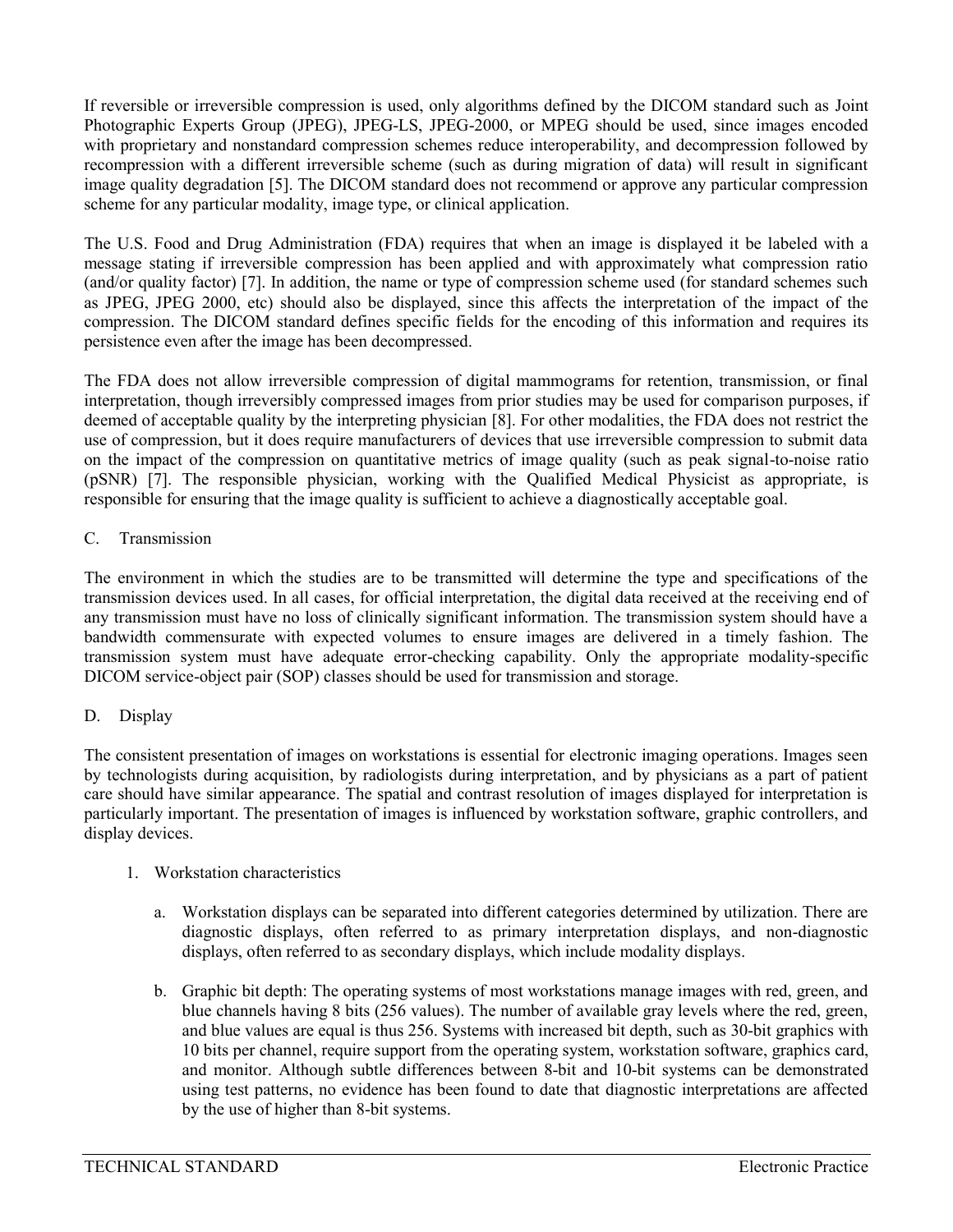- c. Display technology: Nearly all workstation displays now use LCD or organic light emitting diode (OLED) panels. Their discrete pixels offer excellent resolution without distortion. The flat panel surfaces are able to absorb ambient light to minimize reflections and glare. However, lower cost LCD units using twisted nematic (TN) pixel structures severely alter image brightness, contrast, and color in relation to viewing angle. TN LCD devices should not be used for medical image viewing. Several advanced LCD pixel structures are now available to provide improved viewing angle performance (vertical alignment (VA), in-plane switching (IPS), plane to line structure (PLS), and multi-domain structures). The viewing angle characteristics of any LCD device should be evaluated prior to purchase.
- d. Graphic interface: LCD and OLED devices are inherently digital with an internal buffer storing the data for each pixel in the rows and columns of the device. The interface between the graphic controller and the LCD device should transfer the image data using a digital format such as DVI-D (either single-link or dual-link) or Display Port. For optimal resolution, the graphic controller device driver should always be set to the native rows and columns of the LCD device. An analog video interface signal such as VGA or DVI-A is strongly discouraged since the digital to analog conversion in the graphic controller and the analog to digital conversion in the LCD device can introduce image degradation.
- e. Image presentation size: The rows and columns of the displayed image are typically different than the rows and columns of the acquired image. The application software working in conjunction with the graphic controller interpolates from the acquired image data to get the displayed image data.

For optimal image resolution, the interpolation of each displayed pixel, whether up-sampling or down-sampling, should consider more than the closest 4 acquired pixel values. Cubic spline and cubic polynomial interpolation algorithms are commonly used for high quality interpolation with the graphic controller providing acceleration so that images are presented with negligible delay. When down-sampling noisy images, the extended region considered in the interpolation also helps reduce noise in the presentation.

- f. Presentation support features: The application software used to select and present imaging studies should provide features to allow rapid and easy review or interpretation of a study.
	- i. Hanging protocols that address the selection of image series and display format should be flexible and tailored to user preferences with proper labeling and orientation of images.
	- ii. Fast and easy navigation between new and old studies should be feasible.
	- iii. Accurately associating the patient and study demographic information with the images of the study performed is essential.
	- iv. Window and level adjustment tools must be available since the full dynamic range of most images cannot be displayed on most digital devices. Preset window/level settings (eg, bone or lung windows using set lookup table [LUT] transformations) are recommended to increase the speed of user interaction with the display device.
	- v. Zoom (magnification) and pan functions capable of meeting guidelines for display at the originally acquired spatial resolutions (ie, direct presentation of acquired pixels on the display pixels) are essential so that the display monitor does not limit the intrinsic spatial resolution of the image. For some applications, the ability to present an image with anatomic structure having true size relative to the acquisition is important.
	- vi. Rotating or flipping the images must preserve the correct patient orientation labels.
	- vii. Calculating and displaying accurate linear measurements and pixel value determinations in values appropriate for the modality (eg, Hounsfield units for computed tomography [CT] images) are necessary, if those data are available and can be calibrated to the acquisition device.
	- viii. Prior application of irreversible compression ratio, processing, or cropping on the image and/or overlay should be indicated.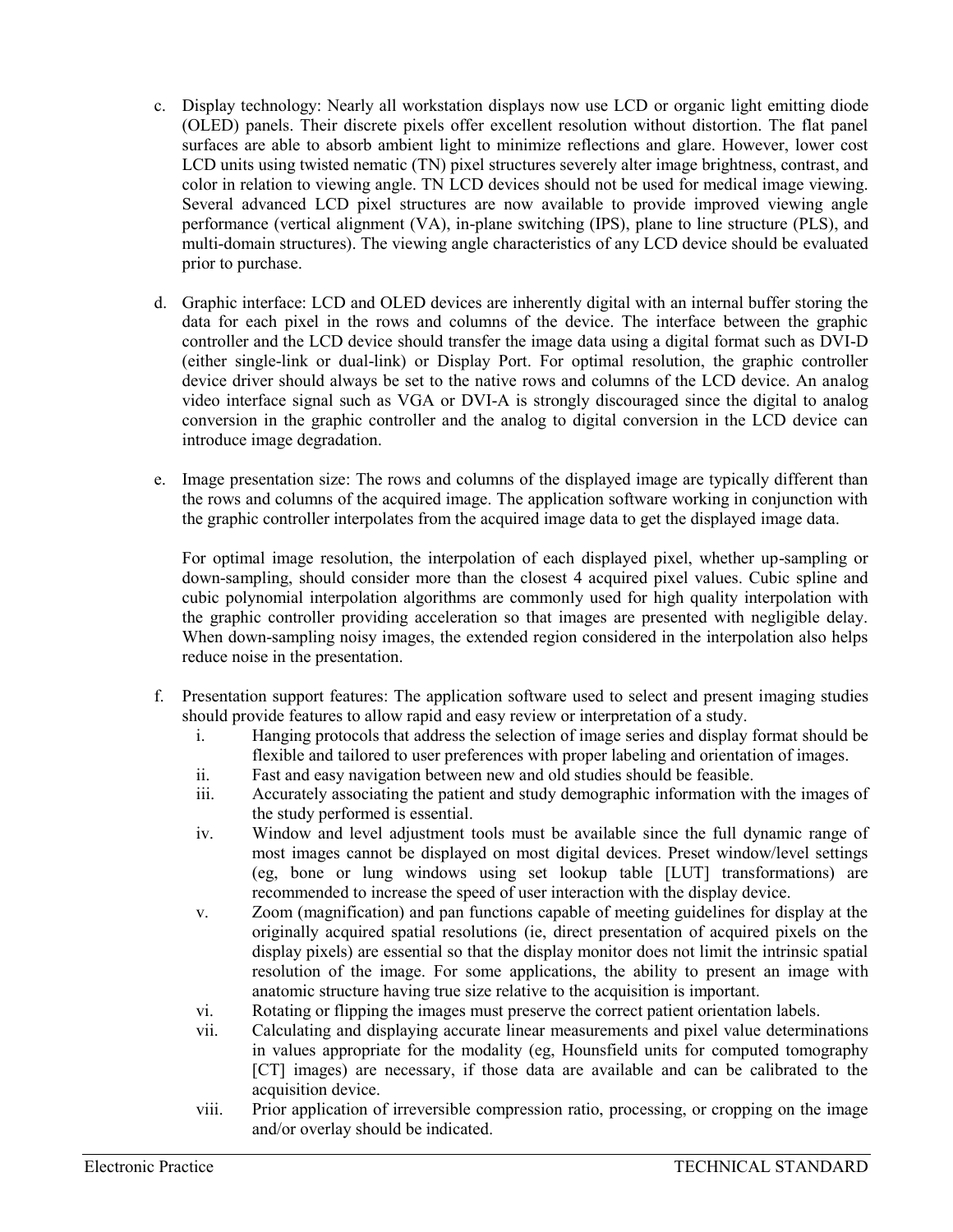- ix. Clinically relevant technical parameters should be accessible, with overlay information on the display or with capabilities to view the DICOM header content.
- g. Ergonomic factors
	- i. Adequate air flow, optimal temperature, and humidity control should be maintained in reading areas.
	- ii. Viewing conditions should be optimized to minimize eye fatigue by controlling the reading room ambient lighting. The ambient lighting should be set to minimize specular and diffuse reflection on the workstation display, which can be accomplished by setting the ambient illuminance to 25 to 50 lux [\[9](#page-17-0)[,10\]](#page-17-1). Modern displays with improved reflection characteristics may allow the use of brighter ambient lighting conditions, though conformance with current recommendations from the AAPM and ACR should always be considered (see section III.D.2.a.i-ii and AAPM Task Group 18).
	- iii. Noise from computer equipment and other devices should be minimized.
	- iv. Proper chairs with lumbar support and adjustable height controls (including armrests) are recommended to avoid injuries and excessive fatigue.
	- v. The workstation table should be height adjustable, and the keyboard, mouse, and monitors should be designed to maximize comfort and efficiency. The display devices should be placed to maintain the viewers at an arm's length from the display (ie, about  $2/3$  meter or 60 cm).
	- vi. Dictation tools, internet access, and other reference tools should be readily accessible and easy to use during image interpretation.
	- vii. Guidelines on the maximum number of acceptable pixel defects are specified by ISO 9241 as a function of display class [\[12\]](#page-17-2). Documentation of allowed pixel defects should be provided by the display manufacturer. Displays should be evaluated for significant pixel defects initially and periodically (at least annually is recommended). Pixel defects should be evaluated for clinical relevance by the interpreting physician in consultation with a Qualified Medical Physicist.
- 2. Display characteristics
	- a. Luminance response

The brightness and contrast of grayscale medical images result from the luminance in relation to the image gray level values [\[13\]](#page-17-3).

- i. Ambient luminance  $(L_{amb})$ : When the power to the display device is off, the display surface will still show some brightness due to diffusely reflected room lighting. This is called the ambient luminance. The ambient luminance should be less than one-fourth of the luminance of the darkest gray level.
- ii. Minimum luminance  $(L_{min})$ : Since the contrast response of the adapted human visual system is poor in very dark regions, the luminance of the lowest gray value,  $L_{min}$ , should not be extremely low. The minimum luminance including a component from ambient lighting,  $L'_{min} = L_{min} + L_{amb}$ , should be at least 1.0 cd/m<sup>2</sup> for diagnostic interpretation, 1.2 cd/m<sup>2</sup> for mammographic interpretation, and  $0.8$  cd/m<sup>2</sup> for secondary displays.
- iii. Maximum luminance  $(L_{max})$ : The perceived contrast characteristics of an image on a display depend on the ratio of  $L'_{\text{max}}$  (the luminance for the maximum gray value including the component for ambient lighting) to  $L^{\prime}$ <sub>min</sub>. This is the luminance ratio (LR), which is not the same as the contrast ratio often reported by monitor manufacturers. Ideally, all display devices in a facility should have the same LR so that the presentation is consistent for all viewers of a study.

The LR must be large for good image contrast; however, an excessively large LR will exceed the range of the adapted human visual system. A LR of 350, which is equivalent to a film OD range from 0.20 to 2.75, is effective. For acceptable contrast, LR should always be greater than 250.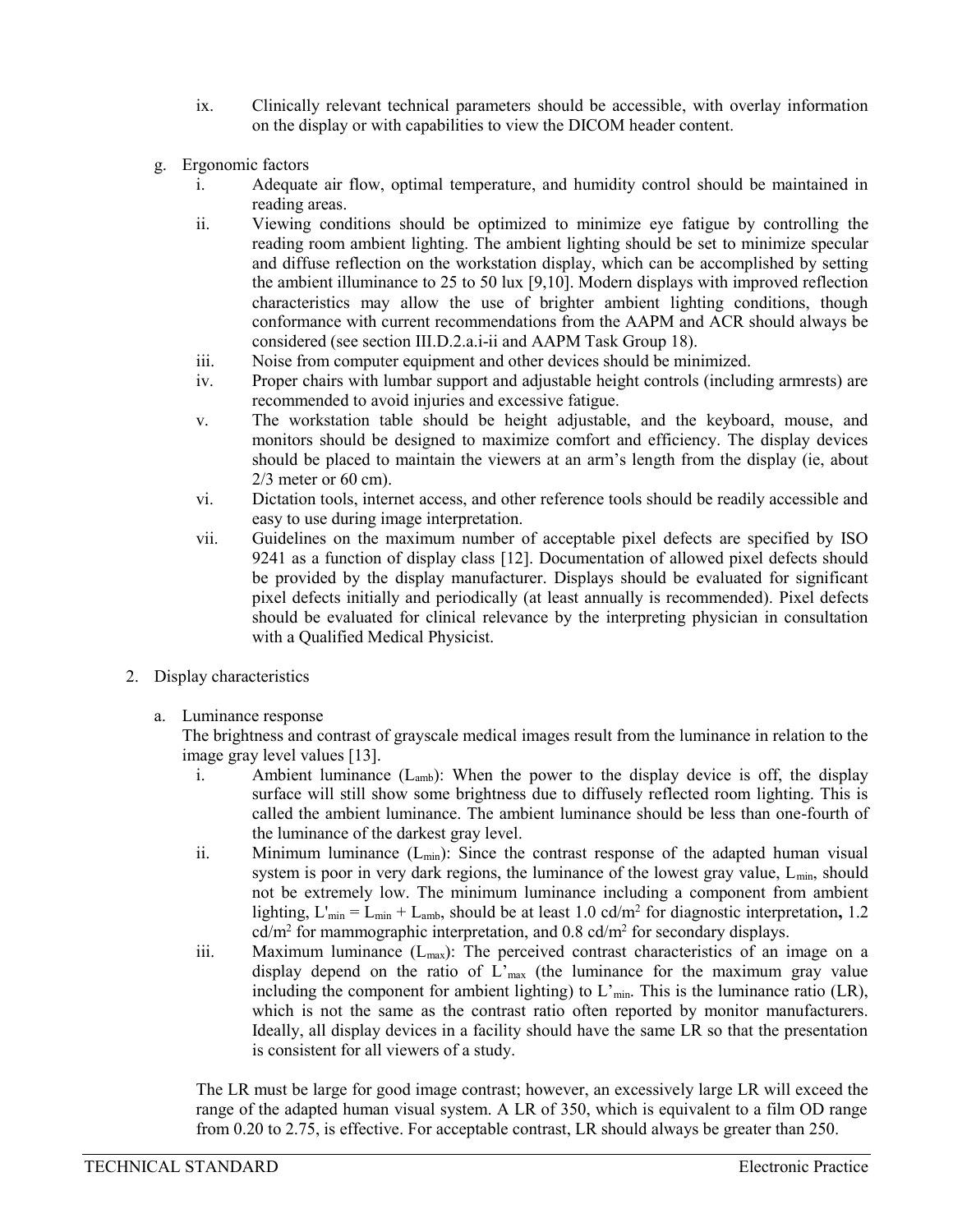The L'<sub>max</sub> of diagnostic monitors used for interpretation should be at least 350 cd/m<sup>2</sup> with an L'<sub>min</sub> of 1.0 cd/m<sup>2</sup>. For the interpretation of mammograms, L'<sub>max</sub> should be at least 420 cd/m<sup>2</sup> with an  $L'_{\text{min}}$  of 1.2 cd/m<sup>2</sup>. The monitors used for other purposes should have an  $L'_{\text{max}}$  of at least 250 cd/m<sup>2</sup> with an  $L'_{min}$  of 0.8 cd/m<sup>2</sup>. For brighter monitors,  $L'_{min}$ , should be proportionately larger to maintain the same LR.

- iv. Luminance versus gray level: In addition to having similar LR, the luminance of intermediate gray values between L'min and L'max should follow the same response function for all monitors in a facility. It is strongly recommended that the DICOM grayscale display function (GSDF) be used to set the intermediate gray values.
- v. Calibration: The luminance response, including both the LR and contrast curve, of some medical and professional graphics monitors can be selected using the monitor on screen display (OSD) controls. Other medical/professional devices require software from the monitor manufacturer to load look-up tables (LUTs) to the monitor that set the luminance of each gray level. For consumer-grade monitors used as secondary displays, the calibration can be achieved by loading a LUT to the driver of the graphic control card.
- vi. Quality control: Displays should be evaluated for acceptable performance initially and periodically (at least annually is recommended) and after major upgrades or repairs to the display workstations (eg, major software upgrade, graphics card replacement). Visual test patterns (eg, TG18 test patterns) can be used for qualitative evaluation of display performance, though it is difficult to accurately characterize a display only by visual inspection. Advanced tests, done on an annual or quarterly basis, measure the luminance in relation to gray value and evaluate the contrast response curve. The contrast response of monitors used for diagnostic interpretation should be within 10% of the DICOM GSDF over the full luminance response. For secondary displays, the contrast response should be within 20% of the DICOM GSDF over the full luminance response.
- vii. White point: The color characteristics of a display with respect to the presented color space are not considered in this technical standard. However, the white point associated with presentation of grayscale images is important for medical imaging systems. It is recommended that monitors be set to a white point corresponding to the CIE daylight standard D65 white point. D65 is often cited as having a correlated color temperature (CCT) of 6500 K. However, it should be noted that not all displays with a CCT of 6500 K have a white point of D65. For this reason, CCT alone should not be used to characterize a display's color characteristics.
- viii. If the monitor(s) does (do) not meet these specifications after corrective action is attempted, then the decision to continue using these monitors should be determined by the lead interpreting physician in consultation with a Qualified Medical Physicist. Justification for the recommended course of action should be documented.
- b. Pixel pitch and display size

The spacing of pixel structures, referred to as the pixel pitch, determines how much detail can be presented. The size of the active display region in combination with pixel pitch determines the number of pixels in the display device. Although it has been common to classify monitors based on the number of pixels (ie, 1 megapixel [MP], 2 MP, 3 MP, 5 MP**,** or 10 MP), it is recommended that the pixel pitch and display size be used when considering the capabilities of a particular device.

i. Pixel pitch: The pixel pitch of a monitor determines the maximum spatial frequency that can be presented in an image. Using the sampling theorem, the maximum spatial frequency that can be described by digital signals with a constant pitch, P in mm, is 1/(2P) cycles/mm. It is desirable to have the pixel pitch sufficiently small so as to present all of the spatial frequencies that the human visual system can perceive. At an arm's length viewing distance (2/3 meter, 60 cm), the eye can perceive displayed spatial frequencies up to a maximum of 2.5 cycles/mm.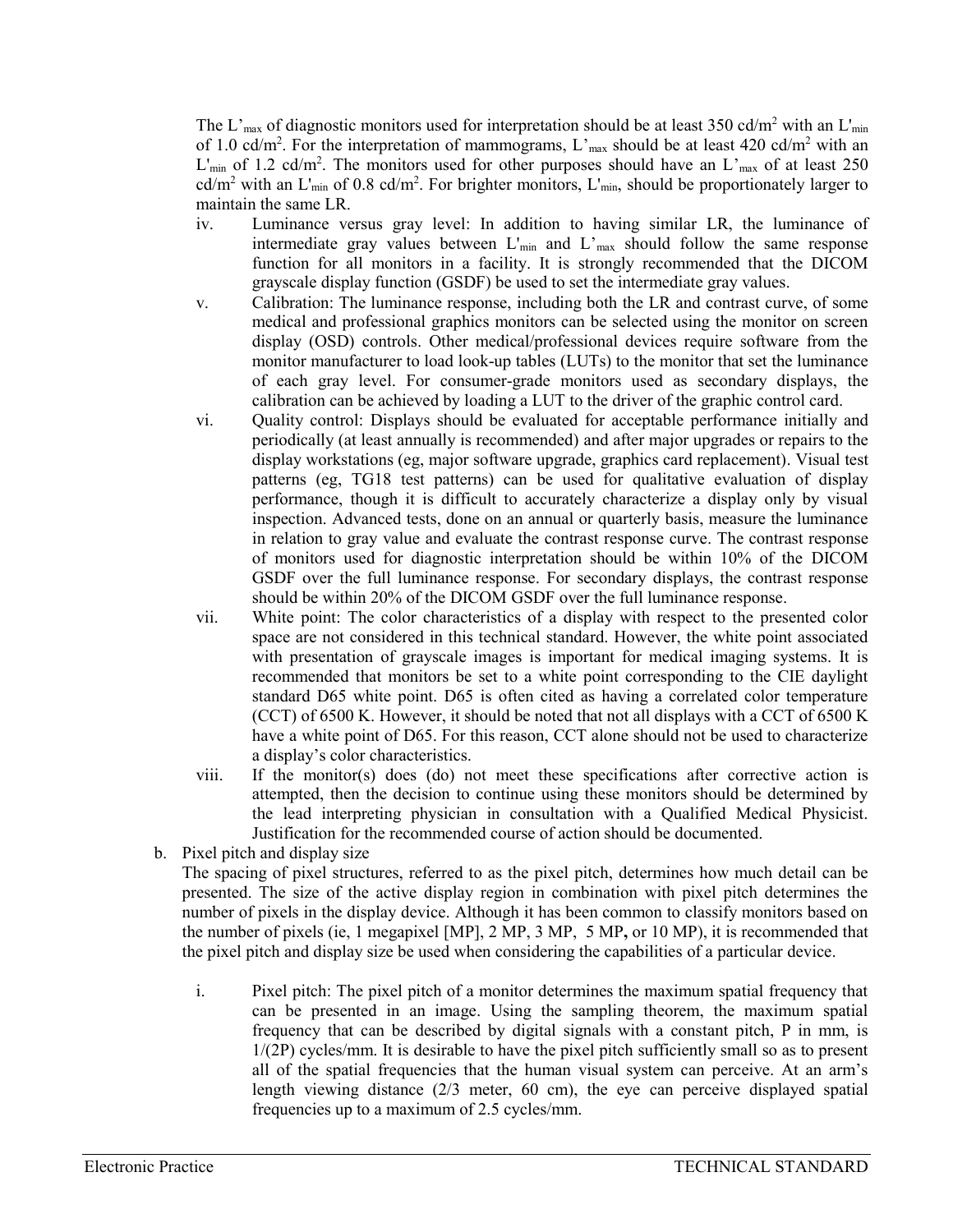For monitors used in diagnostic interpretation, it is recommended that the pixel pitch be about 0.200 mm and not larger than 0.210 mm. For this pixel pitch, individual pixels and their substructure are not visible and images have continuous tone appearance. No advantage is derived from using a smaller pixel pitch since higher spatial frequencies are not perceived.

For the presentation of images with acquired detector element size different from the pixel pitch, zoom and pan display features should be used rather than moving closer to a display. Since the human visual system has maximum contrast sensitivity at about 0.5 cycles/mm, image zoom with interpolation can often reveal subtle detail not seen at true size.

Monitors used by technologists and clinical care staff are often not viewed at a desk, and the viewing distance is larger than for diagnostic interpretation. For these monitors, a pixel pitch of 0.250 mm (not larger than 0.300 mm) is appropriate.

ii. Display size: When interpreting images, the attention of the viewer is not limited to the center of the display but extends to the edges as well via peripheral vision. Good visualization of the full scene is achieved when the diagonal display distance is about 80 percent of the viewing distance. At 2/3 meter, this corresponds to a diagonal size of 53 cm (21 inches). Monitors with a pixel array size of  $1,500 \times 2,000$  and a pixel pitch of 0.210 will have a diagonal size of 52.5 cm.

A number of manufacturers have developed 8 and 10 megapixel widescreen displays for mammography (and other applications). These are generally suitable for the majority of radiologic images, including full-field digital mammography (FFDM) and digital breast tomosynthesis (DBT) viewing, as they make it feasible to display 2 images (eg, right and left CC or MLO) or large series of images (eg, multiple MR sequences) simultaneously on the same display.

An aspect ratio, width to height, of 3:4 or 4:5 is well suited for the presentation of diagnostic images. Such a portrait presentation requires image rotation from the graphic controller. However, the displays currently being manufactured typically have a wide format, 16:9 or 16:10. These can be used similar to a dual monitor workstation if the application software can present images in two regions with 8:9 or 8:10 aspect ratio.

- E. Archiving, Retention, and Retrieval
	- 1. Digital imaging data management systems must provide storage capacity capable of complying with all facility, state, and federal regulations regarding medical record retention. Images stored by either a transmitting or receiving site should meet the jurisdictional requirements of both the transmitting and receiving site. Images interpreted off-site need not be stored at the receiving facility provided they are stored at the transmitting site or its designee. However, if the images are retained at the receiving site, the retention period of that jurisdiction must be met as well. The policy on record retention should be in writing.
	- 2. Each examination data file must have an accurate corresponding patient and examination database record that includes patient name, identification number, accession number, examination date, type of examination, and facility at which the examination was performed. It is desirable that space be available for a brief clinical history.
	- 3. Current and prior examinations must be retrievable in a time frame appropriate to the clinical needs of the facility and medical staff.
	- 4. Each facility should have policies and procedures for archiving and storage of digital image data equivalent to the policies that exist for the protection of hardcopy storage media to preserve imaging records.
	- 5. For facilities practicing electronic radiology, quality patient care depends on the stability and reliability of the digital image data management system. Written policies and procedures must be in place to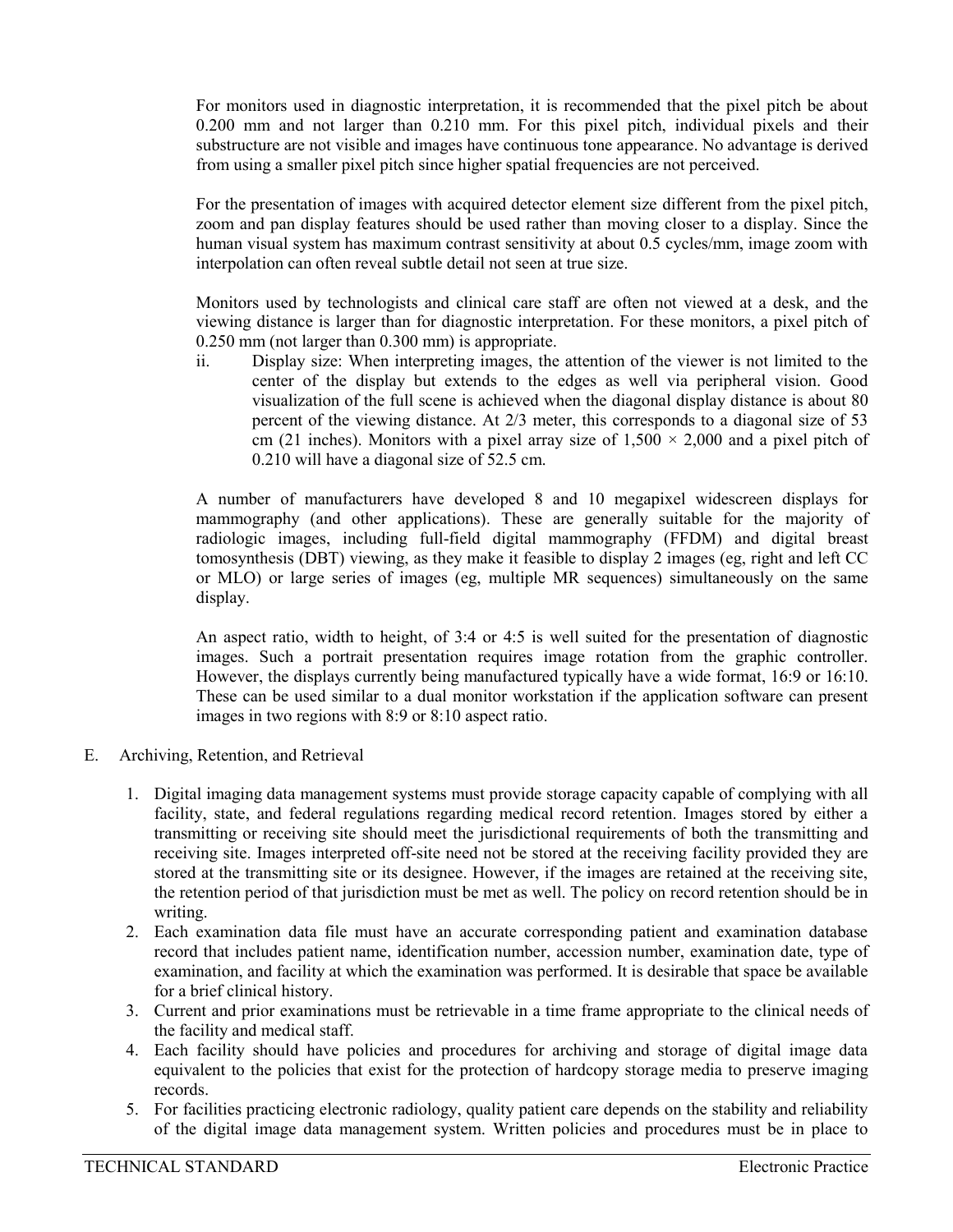ensure continuity of care at a level consistent with those for hard-copy imaging studies and medical records within a facility or institution. They should include internal redundancy systems, backup telecommunication links, disaster recovery, emergency downtime contingency plan, and business continuity plan.

- F. Image Sharing
	- 1. Each facility should have a mechanism for image sharing on physical media, including CD, DVD, and USB media, and should be able to export and import data compliant with the IHE Portable Data for Imaging (PDI) profile [\[14](#page-17-4)[,15\]](#page-17-5). PDI requires that DICOM images be recorded in a standard manner and also permits additional "web content," such as in the form of prerendered (JPEG) images. Even if a facility has a means of sharing images over a network, standard physical media are required for those recipients not able to use the network. Physical media containing proprietary formatted images should not be used. Physical media may contain an executable viewer. If present, an embedded viewer should be capable of displaying the standard DICOM PDI images and not depend on the presence of proprietary formats [\[14\]](#page-17-4). Each facility should comply with the recommendation of the American Medical Association Expert Panel on Medical Imaging, which put forward the following statement that embodies the standard the medical imaging community must achieve: "All medical imaging data distributed should be a complete set of images of diagnostic quality in compliance with IHE-PDI." The panel further stated that "this standard will engender safe, timely, appropriate, effective, and efficient care; mitigate delayed care and confusion; enhance care coordination and communication across settings of care; decrease waste and costs; and, importantly, improve patient and physician satisfaction with the medical imaging process." The statement was signed by the American Medical Association, the American Association of Neurological Surgeons, the Congress of Neurological Surgeons, the American Academy of Neurology, the American College of Radiology, the American Academy of Orthopedic Surgeons, and the American College of Cardiology.
	- 2. Each facility should have a mechanism for secure image sharing over the Internet. The network exchange of imaging information should be conducted in accordance with the IHE Cross Document Sharing (XDS.b) profile (and XDS-I.b for imaging objects) [\[15\]](#page-17-5). Depending on the needs of the recipient, the images exchanged may be of original diagnostic quality, in which case DICOM PS 3.10 images are required, or may be prewindowed and prerendered. Every facility should have a mechanism for providing both a full set of diagnostic quality DICOM images and a subset of prerendered images of the appropriate quality for this purpose, consistent with the AMA's recommendations for the analogous exchange on physical media.
	- 3. Each facility should have a mechanism for importing images and associated information in standard DICOM form from physical media and from the Internet, with reconciliation of foreign identifiers, accession numbers, and procedure descriptions or codes such that they do not collide with local identifiers. Each facility should make it possible to display such foreign images with the same fidelity and side by side in the same user interface as locally acquired images. This allows for better patient care and fewer unnecessarily repeated studies (hence avoiding the cost, inconvenience, and safety risk from contrast and radiation of repeating a study). The importation should be performed in accordance with the IHE Import Reconciliation Workflow (IRWF) profile.
- G. Security, Privacy, Reliability, and Redundancy

See the [ACR–AAPM–SIIM Practice Parameter for Electronic Medical Information Privacy and Security](https://www.acr.org/-/media/ACR/Files/Practice-Parameters/Elec-Info-Privacy.pdf) [\[2\]](#page-16-1).

H. Informatics Infrastructures and Workflow Processes

Electronic practice of diagnostic radiology involves a number of processes that should be coordinated by systems using the DICOM, HL7, IHE, and IHE-RO informatics standards to ensure that information associated with the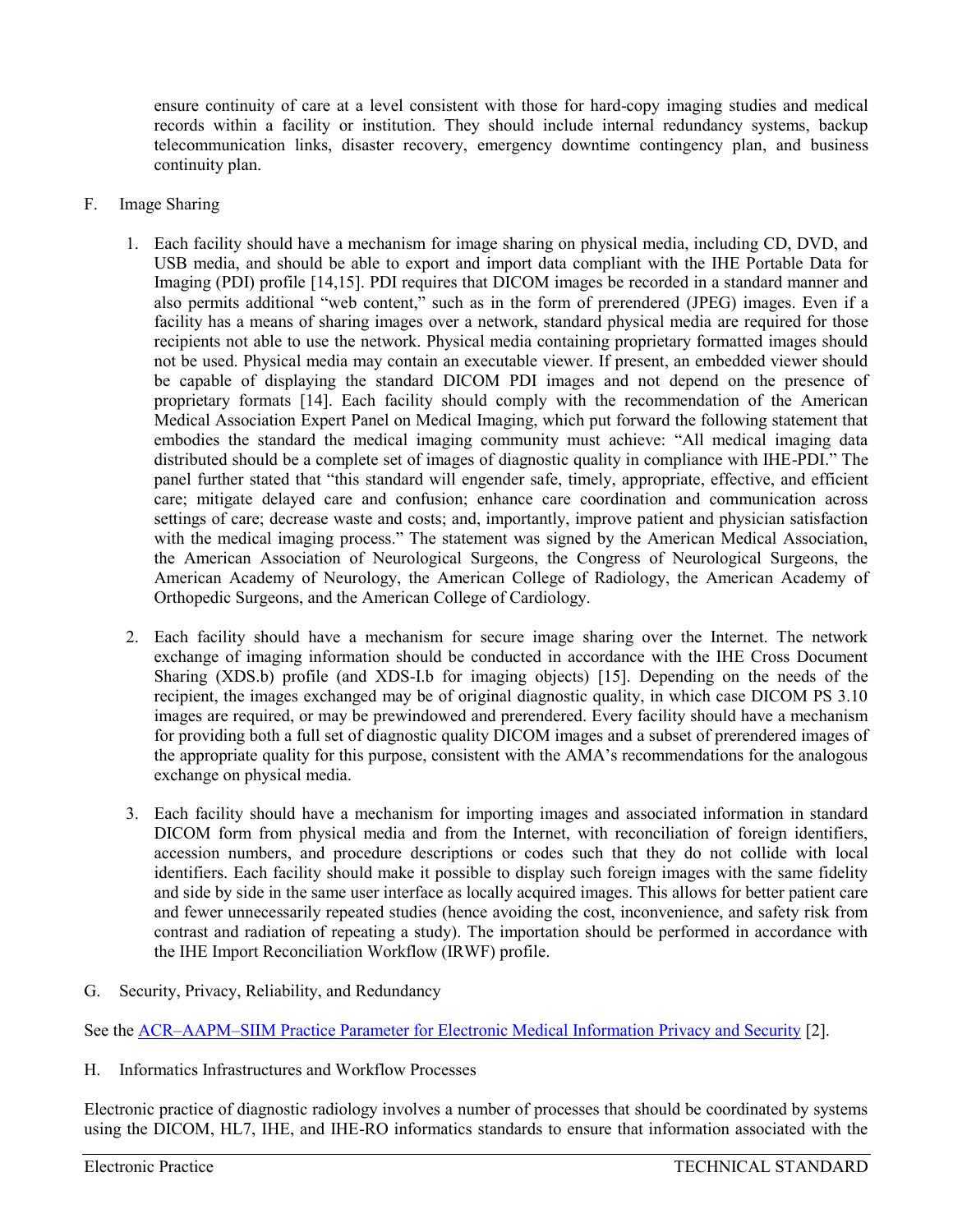imaging study and patient record is accurate, that errors are minimized, and that the processes are efficient. These include:

- Patient demographic data should be obtained on admission (registration) rather than repeatedly reentered at each step of the workflow.
- The appropriate modality and modality-specific imaging protocol should be selected during scheduling.
- The demographic and scheduling information should be communicated electronically to the modality in a standard form.
- Complete and consistent demographic data should be transferred across all systems.
- Relevant data about the acquisition should be included in the electronic radiology record (preferably in an automated and structured manner).
- Relevant data about the acquisition should be made available for correct coding of the examination for billing, tracking, and quality control.
- Relevant observations by the technical staff and interpreting radiologist should be retained and distributed in a standard form.

The DICOM and HL7 [\[14,](#page-17-4)[16\]](#page-17-6) standards provide the building blocks for such an infrastructure, and the IHE Radiology Technical Framework [\[14\]](#page-17-4) defines profiles for using those standards to implement the required processes.

Some of the processes associated with diagnostic radiology workflow and the standards that should be used are given below.

- 1. Ordering and scheduling of procedures, performance of the acquisition, and transfer of images and associated information to the PACS should be in compliance with the IHE Scheduled Workflow (SWF) profile. This profile establishes the continuity and integrity of basic departmental imaging data, specifies transactions that maintain the consistency of patient and ordering information, provides the scheduling and imaging acquisition procedure steps, and makes it possible to determine whether images and other evidence objects associated with a particular performed procedure step have been stored (archived) and are available to enable subsequent workflow steps, such as reporting. The SWF profile may also provide central coordination of the completion of processing and reporting steps as well as notification of appointments to the placer of the order.
- 2. Correction of incorrect identification used during acquisition should be performed in compliance with the IHE Patient Information Reconciliation (PIR) profile. PIR extends the SWF profile by providing the means to match with the patient's record, images, diagnostic reports, and other evidence objects acquired for a misidentified or unidentified patient (for example, during a trauma case).
- 3. In selecting a procedure, the ordering physician should be assisted by appropriateness use criteria, such as the ACR Appropriateness Criteria®, or a clinical decision support system.
- 4. Standard terminology and codes for ordering should be used, including:
	- a. Systematized Nomenclature of Medicine Clinical Terms (SNOMED-CT) (see [http://www.ihtsdo.org/snomed-ct\)](http://www.ihtsdo.org/snomed-ct).
	- b. RadLex Lexicon for Uniform Indexing and Retrieval of Radiology Information Resources (see [http://www.radlex.org\)](http://www.radlex.org/).
	- c. Logical Observation Identifiers Names and Codes
- 5. Each facility should use a standard set of predefined image acquisition protocols. Many image acquisition systems (eg, CT, MRI, NM) have complex protocols that need to be defined by the radiologist in consultation with the Qualified Medical Physicist prior to the acquisition. The appropriate protocol needs to take into consideration the order information (eg, history, patient type), modality capabilities, and the technologist's knowledge of the equipment/protocol. By requiring the definition of the appropriate protocol prior to the acquisition, the examination can be optimized to use the lowest radiation dose sufficient to achieve the necessary image quality and the parameters matched to the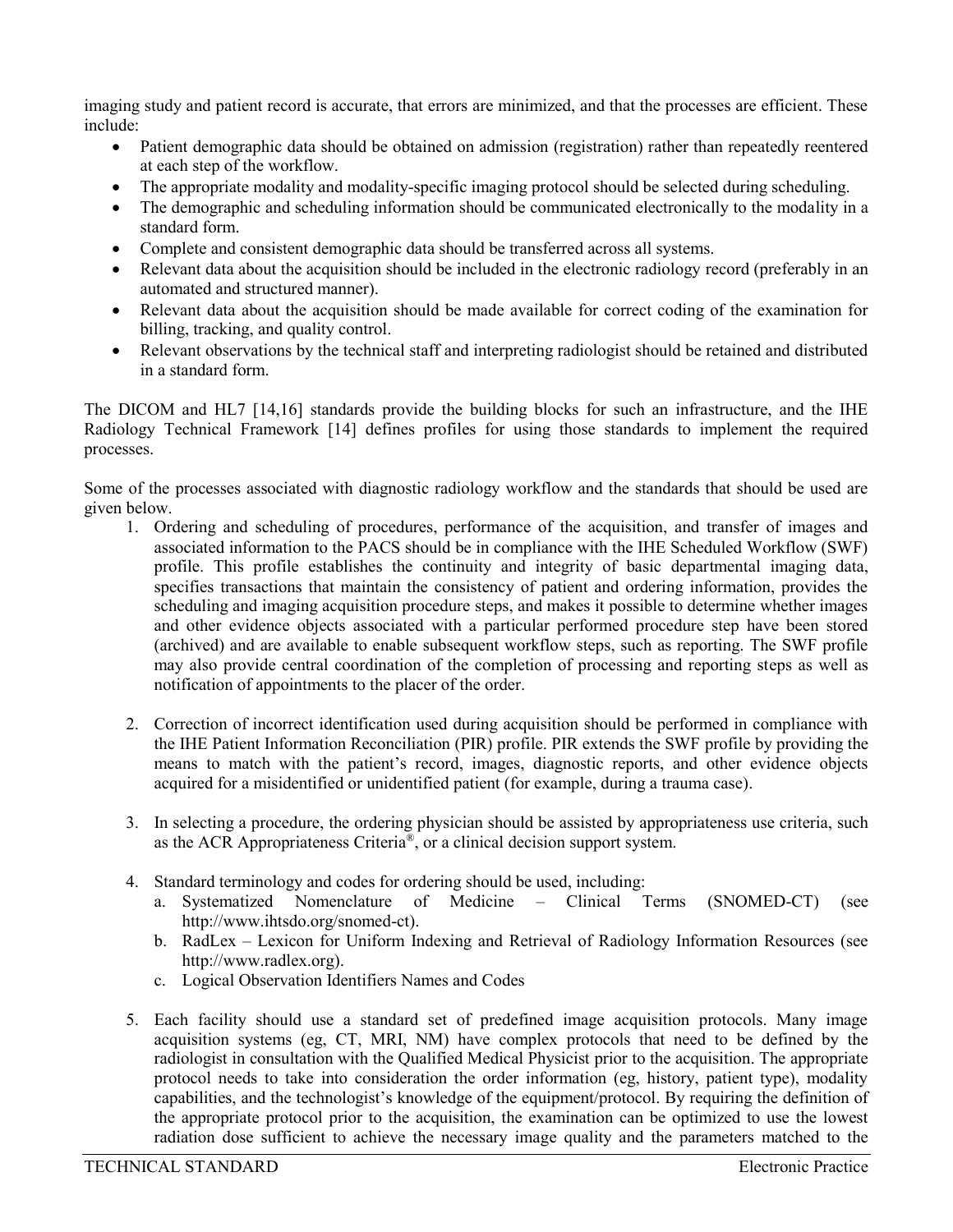equipment and clinical needs of the patient. Evolving standards are being defined by professional organizations to optimize the use of radiation dose for a particular indication, for example, in CT scanning [\[17\]](#page-17-7). Using standard codes, such as those defined by the RadLex PlayBook [\[18\]](#page-17-8), the choice of protocol should be communicated to the acquisition modality using the IHE Assisted Protocol Setting option to the SWF profile [\[14\]](#page-17-4).

6. Each facility should store annotations made by staff on images in a standard form as defined by DICOM in presentation states, structured reports, or structure sets. The IHE Consistent Presentation of Images (CPI) profile specifies the use of DICOM presentation states. It also requires that displays be calibrated according to the DICOM grayscale standard display function (GSDF) for the purpose of approaching consistency of perceived grayscale contrast on different displays and in different viewing environments (see also section III, Equipment Specifications). The IHE Simple Image and Numeric Report (SINR) specifies the use of the DICOM Structured Report to store a simple structure consisting of a title, an observation context, and 1 or more sections, each with a heading, observation context, text, image references, and coded measurements. Its use facilitates searches and serves as the input to the formal diagnostic report, thus avoiding re-entry of information.

#### **IV. DOCUMENTATION**

Physicians officially interpreting examinations<sup>4</sup> using digital image data management systems should render reports in accordance with the ACR Practice Parameter [for Communication of Diagnostic Imaging Findings](https://www.acr.org/-/media/ACR/Files/Practice-Parameters/CommunicationDiag.pdf) [\[19\]](#page-17-9).

If reports are incorporated into the data management system, they should be retrievable with the same conditions of timeliness and security as those for the imaging data.

#### **V. LICENSING, CREDENTIALING, AND LIABILITY**

The interpreting physician is responsible for the quality of the images being reviewed.<sup>5</sup>

Physicians who provide the official interpretation of images transmitted by teleradiology should be familiar with the licensure requirements for providing radiologic or telemedicine service at both the transmitting and receiving sites and obtain licensure as appropriate. Physicians practicing teleradiology should conduct their practice in a manner consistent with the bylaws, rules, and regulations for patient care at the transmitting and receiving site jurisdictions. Regulations should not restrict the ability of radiologists to provide second opinion consultations when requested in a jurisdiction where the consulting radiologist is not licensed. When interpreting images from a hospital, physicians should be credentialed and obtain appropriate privileges at that institution. Physicians providing domestic and international teleradiology services should consult with their professional liability carrier to ensure coverage in both the sending and receiving sites (state or jurisdiction). The malpractice insurance coverage and claims jurisdiction should be determined by those contracting to receive teleradiology services. Some states may require specific patient consent for telemedicine consultation. Disclosing the use of international telemedicine to the patient and referring physician should be considered if patient confidentiality is not assured by the international provider. Physicians providing emergency interpretations should be immediately available for consultation. For nonemergent interpretations, the physician should be available for consultation or have a method to communicate and authenticate his or her findings.

Images stored at either site should meet the jurisdictional requirements of the transmitting site. Images interpreted off-site need not be stored at the receiving facility, provided they are stored at the transmitting site. However, if

 $\overline{a}$ 

<sup>&</sup>lt;sup>4</sup> The ACR Medical Legal Committee defines official interpretation as that written report (and any supplements or amendments thereto) that attach to the patient's permanent record. In health care facilities with a privilege delineation system, such a written report is prepared only by a qualified physician who has been granted specific delineated clinical privileges for that purpose by the facility's governing body upon the recommendation of the medical staff.

<sup>&</sup>lt;sup>5</sup> The ACR Rules of Ethics state: "it is proper for a diagnostic radiologist to provide a consultative opinion on radiographs and other images regardless of their origin. A diagnostic radiologist should regularly interpret radiographs and other images only when the radiologist reasonably participates in the quality of medical imaging, utilization review, and matters of policy which affect the quality of patient care."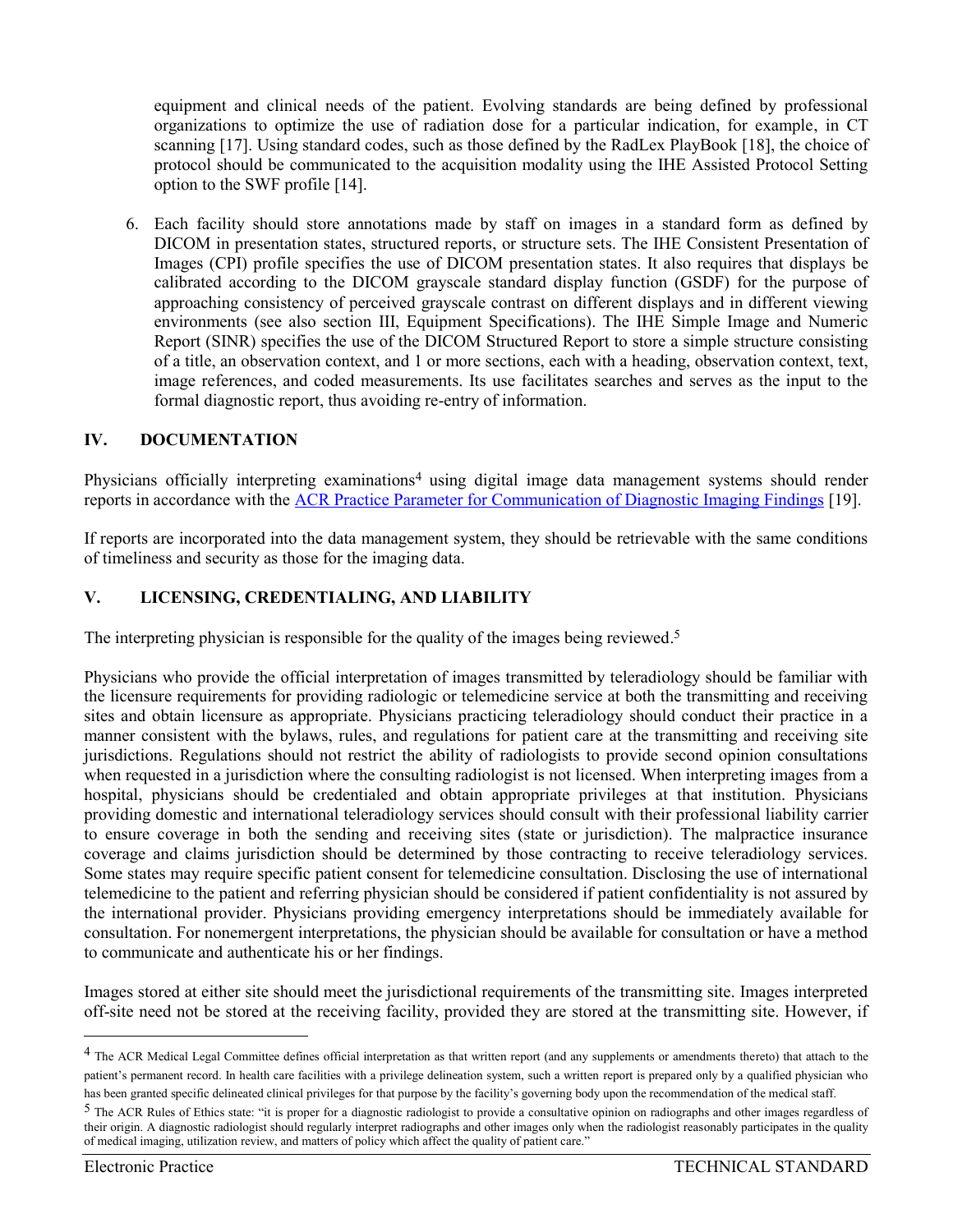images are retained at the receiving site, the retention period of that jurisdiction should be met as well. The policy on record retention should be in writing.

Computer aided diagnosis (CAD) systems used to assist primary diagnosis must have FDA approval for the modality used.

# **VI. RADIATION SAFETY IN IMAGING**

Radiologists, medical physicists, registered radiologist assistants, radiologic technologists, and all supervising physicians have a responsibility for safety in the workplace by keeping radiation exposure to staff, and to society as a whole, "as low as reasonably achievable" (ALARA) and to assure that radiation doses to individual patients are appropriate, taking into account the possible risk from radiation exposure and the diagnostic image quality necessary to achieve the clinical objective. All personnel that work with ionizing radiation must understand the key principles of occupational and public radiation protection (justification, optimization of protection and application of dose limits) and the principles of proper management of radiation dose to patients (justification, optimization and the use of dose reference levels) [http://www](http://www-pub.iaea.org/MTCD/Publications/PDF/Pub1578_web-57265295.pdf)[pub.iaea.org/MTCD/Publications/PDF/Pub1578\\_web-57265295.pdf.](http://www-pub.iaea.org/MTCD/Publications/PDF/Pub1578_web-57265295.pdf)

Nationally developed guidelines, such as the ACR's **Appropriateness Criteria®**, should be used to help choose the most appropriate imaging procedures to prevent unwarranted radiation exposure.

Facilities should have and adhere to policies and procedures that require varying ionizing radiation examination protocols (plain radiography, fluoroscopy, interventional radiology, CT) to take into account patient body habitus (such as patient dimensions, weight, or body mass index) to optimize the relationship between minimal radiation dose and adequate image quality. Automated dose reduction technologies available on imaging equipment should be used whenever appropriate. If such technology is not available, appropriate manual techniques should be used.

Additional information regarding patient radiation safety in imaging is available at the Image Gently® for children [\(www.imagegently.org\)](http://www.imagegently.org/) and Image Wisely® for adults [\(www.imagewisely.org\)](http://www.imagewisely.org/) websites. These advocacy and awareness campaigns provide free educational materials for all stakeholders involved in imaging (patients, technologists, referring providers, medical physicists, and radiologists).

Radiation exposures or other dose indices should be measured and patient radiation dose estimated for representative examinations and types of patients by a Qualified Medical Physicist in accordance with the applicable ACR technical standards. Regular auditing of patient dose indices should be performed by comparing the facility's dose information with national benchmarks, such as the ACR Dose Index Registry, the NCRP Report No. 172, Reference Levels and Achievable Doses in Medical and Dental Imaging: Recommendations for the United States or the Conference of Radiation Control Program Director's National Evaluation of X-ray Trends. (ACR Resolution 17 adopted in 2006 – revised in 2009, 2013, Resolution 52).

Exposures to patients from digital x-ray equipment (including projection radiography, fluoroscopy, angiography, and CT) should be recorded digitally by the modality in a standard form (such as the DICOM Radiation Dose Structured Report [RDSR]) and transmitted and monitored using the IHE Radiation Exposure Monitoring (REM) profile. Facilities should also contribute de-identified digital records of patient radiation exposure to the appropriate dose index registry (such as the ACR's Dose Index Registry (DIR) component of the National Radiology Data Registry [NRDR]) for the purpose of establishing, maintaining, and comparing facility performance against national Diagnostic Reference Levels (DRLs). Facilities that have legacy technology not supporting standards such as DICOM RDSR and IHE REM should employ tools using techniques such as Optical Character Recognition (OCR) to extract the numeric exposure information from modality manufacturer's dose screens or other mechanisms, where possible.

## **VII. QUALITY CONTROL AND IMPROVEMENT, SAFETY, INFECTION CONTROL, AND PATIENT EDUCATION**

Policies and procedures related to quality, patient education, infection control, and safety should be developed and implemented in accordance with the ACR Policy on Quality Control and Improvement, Safety, Infection Control,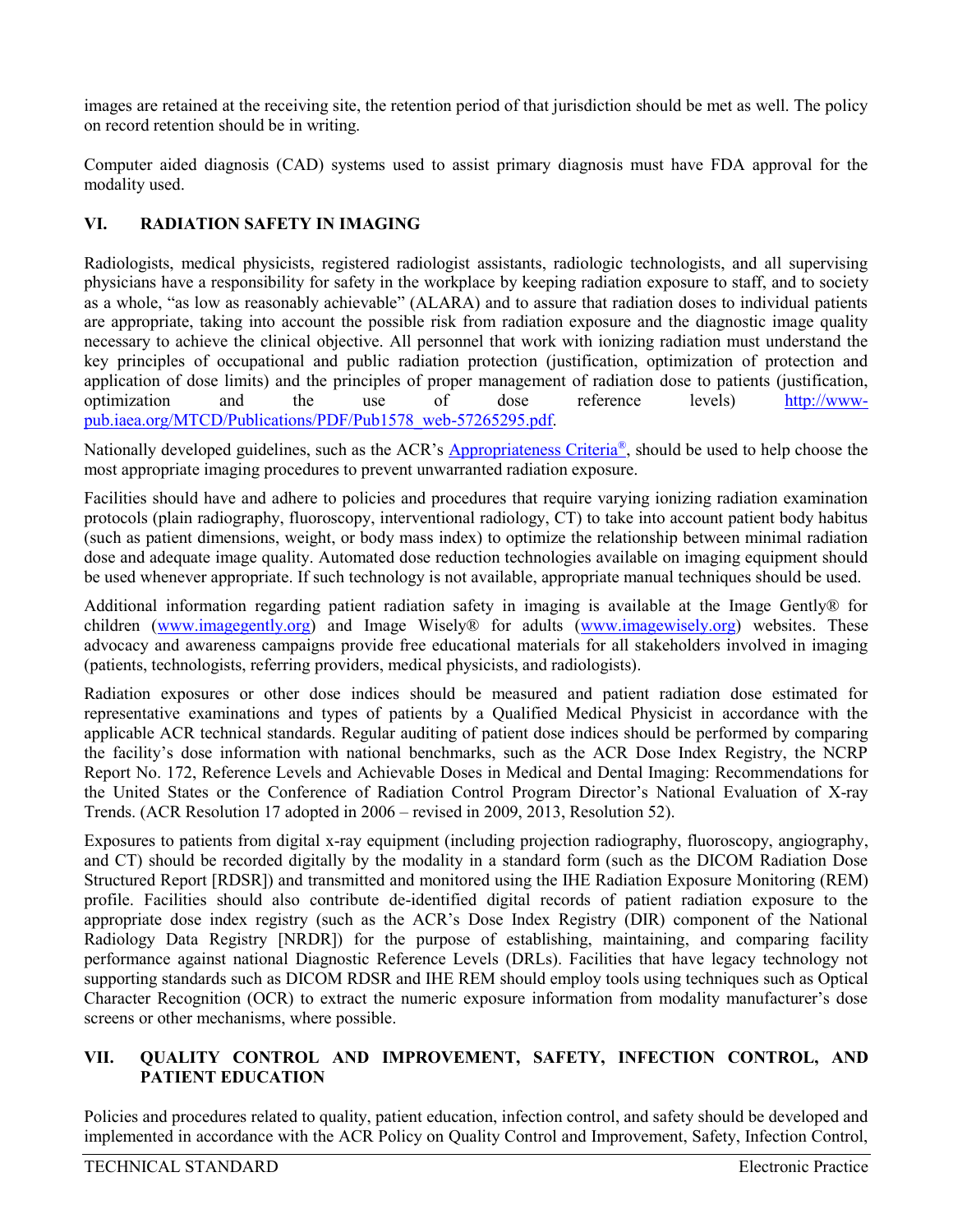and Patient Education appearing under the heading *Position Statement on QC & Improvement, Safety, Infection Control*, *and Patient Educ*ation on the ACR website [\(http://www.acr.org/guidelines\)](http://www.acr.org/guidelines).

Any facility using a digital image data management system must have documented policies and procedures for monitoring and evaluating the effective management, safety, and proper performance of acquisition, digitization, processing, compression, transmission, display, archiving, and retrieval functions of the system. The quality control program should be designed to maximize the quality and accessibility of diagnostic information.

- 1. Quality control and quality assurance of display devices should be performed in accordance with any relevant ACR modality accreditation program Quality Control Manual recommendations, the equipment manufacturer specifications, applicable industry guidelines, and state and federal regulations. In the absence of adequate manufacturer procedures, guidelines, or standards, the recommendations for the performance evaluation of display devices testing methods and frequencies contained in AAPM Task Group 18: Assessment of Display Performance for Medical Imaging Systems [\[20\]](#page-17-10) (or its successors) should be followed.
- 2. As a minimum quality check for display devices, a test image should be displayed at regular intervals to test the overall performance of the system under conditions that simulate normal operation. This test image should contain features that evaluate low contrast performance, uniformity, bit-depth or contouring artifacts, and correct pixel mapping (eg, the AAPM Task Group 18-QC test pattern). The image should be properly sized to occupy the full area of the display.
- 3. When applicable, hardcopy imager accuracy and stability testing should also be performed and documented.
- 4. If a viewbox is utilized for clinical interpretation, the viewbox luminance should be sufficient to meet the diagnostic needs of the imaging procedure and applicable industry standards and/or recommendations should be followed

The use of digital imaging and digital image data management systems does not reduce the responsibilities for managing and supervising radiologic examinations. Locations and physicians providing remote imaging services should participate in a documented ongoing quality assurance program at least equivalent to that of the originating facility. Summaries of the quality control monitoring should be provided to the originating facility.

## **ACKNOWLEDGEMENTS**

This technical standard was revised according to the process described under the heading *The Process for Developing ACR Practice Parameters and Technical Standards* on the ACR website [\(http://www.acr.org/guidelines\)](http://www.acr.org/guidelines) by the Committee on Practice Parameters and Technical Standards – Medical Physics of the ACR Commission on Medical Physics in collaboration with the AAPM, and the SIIM.

Collaborative Committee – members represent their societies in the initial and final revision of this technical standard

ACR SIIM Thomas G. Ruckdeschel, MS, Chair Katherine P. Andriole, PhD Carl R. Keener, PhD Elizabeth Krupinski, PhD James M. Kofler, Jr., PhD J. Anthony Seibert, PhD, FACR Paul Nagy, PhD Alexander J. Towbin, MD Ehsan Samei, PhD

AAPM Nicholas B. Bevins, PhD Donald A. Lewis, MS, MPH

Committee on Practice Parameters and Technical Standards – Medical Physics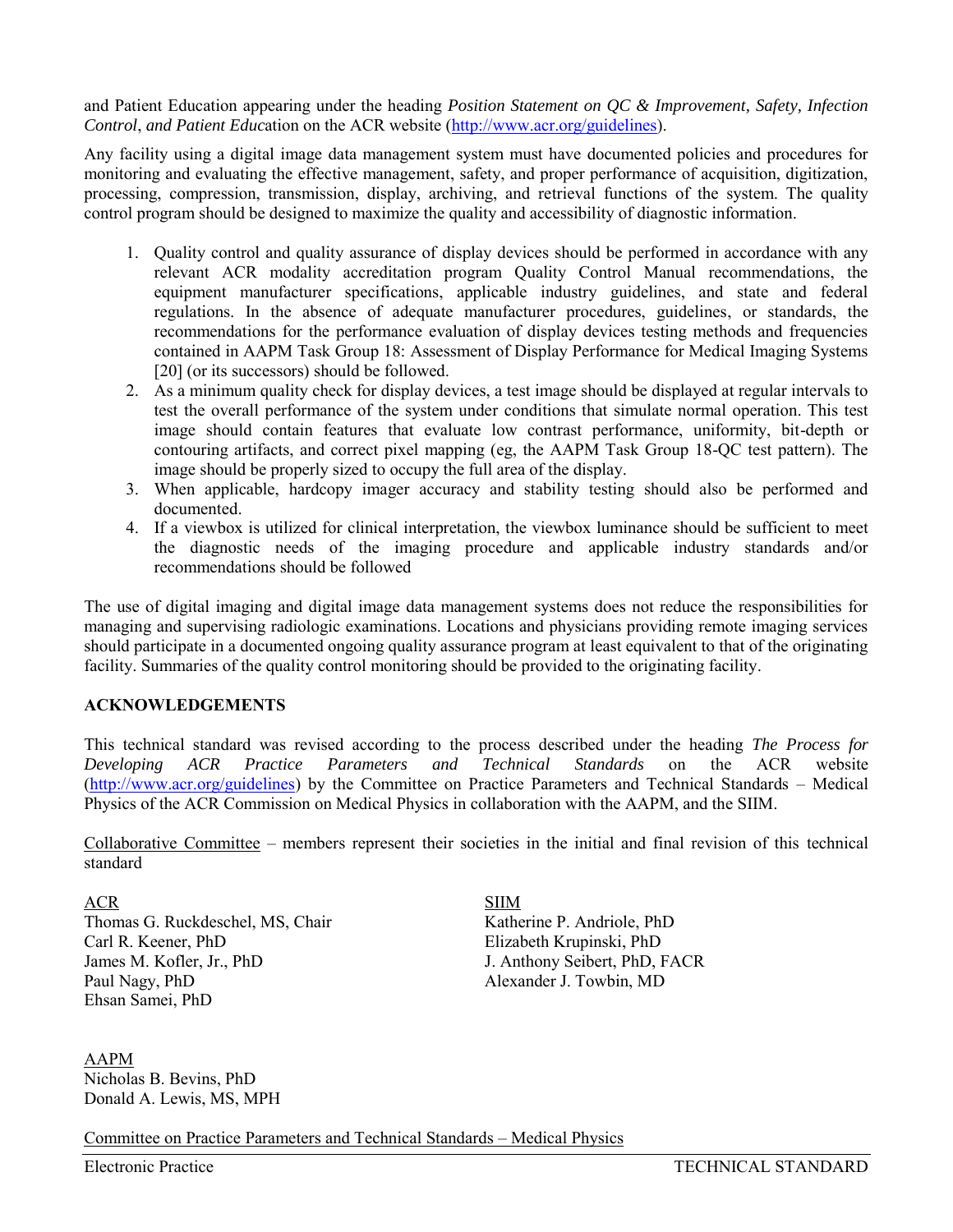(ACR Committee responsible for sponsoring the draft through the process)

Maxwell R. Amurao, PhD, MBA, Chair Lijun Ma, PhD, FAAPM Charles M. Able, MS Jonathon A. Nye, PhD Ishtiaq H. Bercha, MSc Matthew A. Pacella, MS, FACR Caridad Borrás, DSc, FACR, FAAPM, FIOMP William Pavlicek, PhD Chee-Wai Cheng, PhD, FAAPM Douglas E. Pfeiffer, MS, FACR, FAAPM William R. Geiser, MS **Premavathy Rassiah, PhD** Mary Ann Keenan, DMP Thomas G. Ruckdeschel, MS Ralph P. Lieto, MS, FACR, FAAPM Christopher J. Watchman, PhD

Richard A. Geise, PhD, FACR, FAAPM, Chair, Commission on Medical Physics Jacqueline A. Bello, MD, FACR, Chair, Commission on Quality and Safety Matthew S. Pollack, MD, FACR, Chair, Committee on Practice Parameters and Technical Standards

Comments Reconciliation Committee Neil U. Lall, MD, Chair Elizabeth Krupinski, PhD Beth A. Schueler, PhD, FACR, FAAPM, Co-Chair Donald A. Lewis, MS, MPH Maxwell R. Amurao, PhD, MBA Rebecca M. Marsh, PhD Katherine P. Andriole, PhD Paul Nagy, PhD Jacqueline A. Bello, MD, FACR Matthew S. Pollack, MD, FACR Nicholas B. Bevins, PhD Michael I. Rothman, MD, FACR Caridad Borrás, DSc, FACR, FAAPM, FIOMP Thomas G. Ruckdeschel, MS Richard A. Geise, PhD, FACR, FAAPM Ehsan Samei, PhD William T. Herrington, MD, FACR J. Anthony Seibert, PhD, FACR Carl R. Keener, PhD Timothy L. Swan, MD, FACR, FSIR James M. Kofler, Jr., PhD Alexander J. Towbin, MD

## **REFERENCES**

- <span id="page-16-0"></span>1. American College of Radiology. ACR-AAPM-SIIM practice parameter for determinants of image quality in digital mammography. Available at: [https://www.acr.org/-/media/ACR/Files/Practice-Parameters/Dig-](https://www.acr.org/-/media/ACR/Files/Practice-Parameters/Dig-Mamo.pdf)[Mamo.pdf.](https://www.acr.org/-/media/ACR/Files/Practice-Parameters/Dig-Mamo.pdf) Accessed March 2, 2016.
- <span id="page-16-1"></span>2. American College of Radiology. ACR-AAPM-SIIM practice parameter for electronic medical information privacy and security. Available at: [https://www.acr.org/-/media/ACR/Files/Practice-Parameters/Elec-Info-](https://www.acr.org/-/media/ACR/Files/Practice-Parameters/Elec-Info-Privacy.pdf)[Privacy.pdf.](https://www.acr.org/-/media/ACR/Files/Practice-Parameters/Elec-Info-Privacy.pdf) Accessed March 2, 2016.
- <span id="page-16-2"></span>3. American College of Radiology. ACR practice parameter for continuing medical education. Available at: [https://www.acr.org/-/media/ACR/Files/Practice-Parameters/CME.pdf.](https://www.acr.org/-/media/ACR/Files/Practice-Parameters/CME.pdf) Accessed March 2, 2016.
- <span id="page-16-3"></span>4. American College of Radiology. ACR-SPR practice parameter for general radiography. Available at: [https://www.acr.org/-/media/ACR/Files/Practice-Parameters/RadGen.pdf.](https://www.acr.org/-/media/ACR/Files/Practice-Parameters/RadGen.pdf) Accessed June 8, 2016.
- <span id="page-16-4"></span>5. Usability of irreversible image compression in radiological imaging. A position paper by the European Society of Radiology (ESR). [http://www.i3](http://www.i3-journal.org/cms/website.php?id=/en/index/read/image_compression.htm) [journal.org/cms/website.php?id=/en/index/read/image\\_compression.htm.](http://www.i3-journal.org/cms/website.php?id=/en/index/read/image_compression.htm) Accessed August 19, 2011.
- <span id="page-16-5"></span>6. Rockette HE, Johns CM, Weissman JL, Holbert JM, Sumkin JH, King JL, Gur D. Relationship of subjective ratings of image quality and observer performance. *Medical Imaging 1997: Image Perception Conference.* Vol 3036. Newport Beach, Calif: SPIE; 1997.
- <span id="page-16-6"></span>7. Center for Devices and Radiological Health. *Guidance for the Submission of Premarket Notifications for Medical Image Management Devices.* Rockville, Md: U.S. Department of Health and Human Services; July 2000.
- <span id="page-16-7"></span>8. Mammography Quality Standards Act (MQSA) Policy Guidance Help System. [http://www.fda.gov/Radiation-](http://www.fda.gov/Radiation-EmittingProducts/MammographyQualityStandardsActandProgram/Guidance/PolicyGuidanceHelpSystem/default.htm)[EmittingProducts/MammographyQualityStandardsActandProgram/Guidance/PolicyGuidanceHelpSystem/def](http://www.fda.gov/Radiation-EmittingProducts/MammographyQualityStandardsActandProgram/Guidance/PolicyGuidanceHelpSystem/default.htm) [ault.htm.](http://www.fda.gov/Radiation-EmittingProducts/MammographyQualityStandardsActandProgram/Guidance/PolicyGuidanceHelpSystem/default.htm) Accessed August 19, 2011.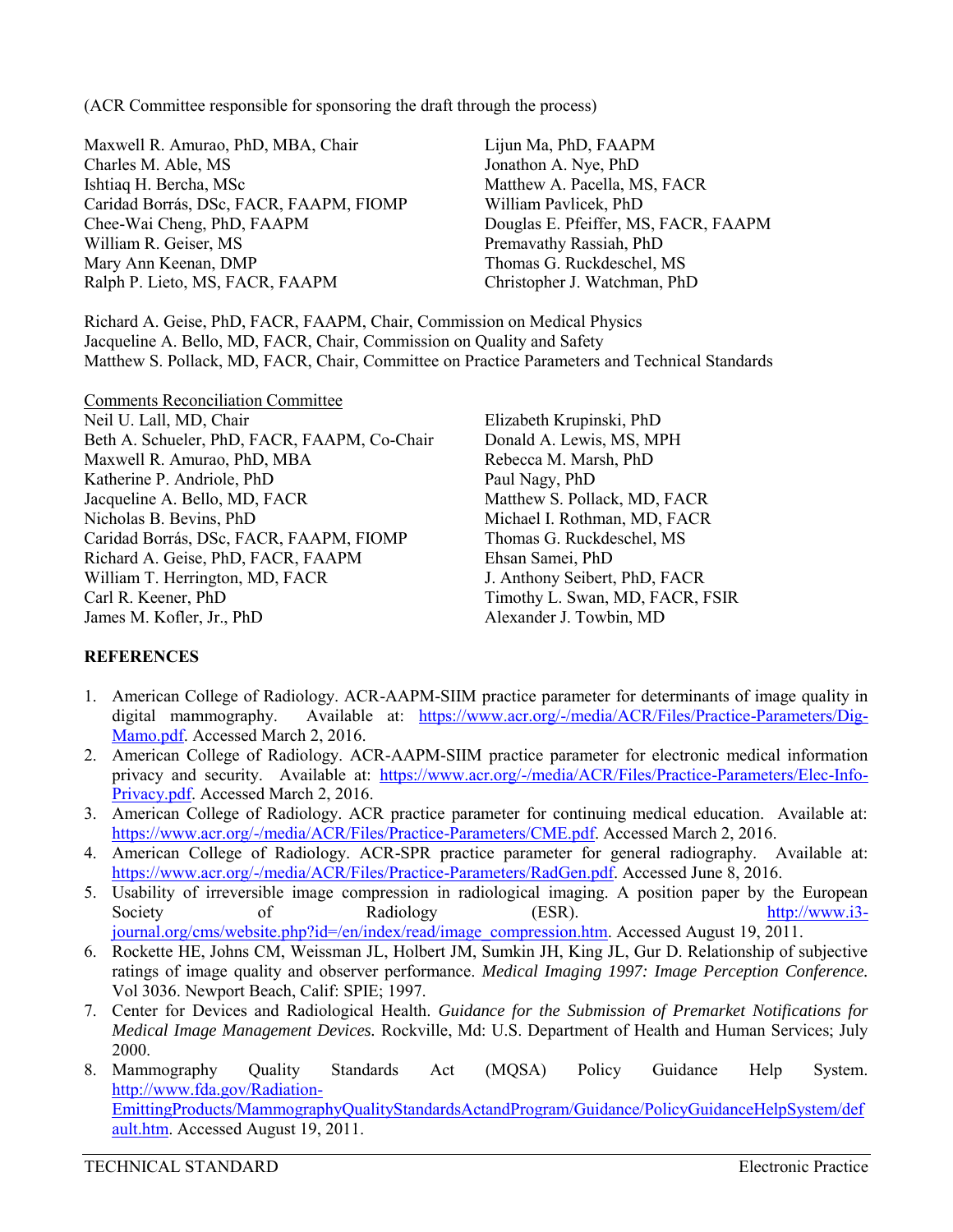- <span id="page-17-0"></span>9. Brennan PC, McEntee M, Evanoff M, Phillips P, O'Connor WT, Manning DJ. Ambient lighting: effect of illumination on soft-copy viewing of radiographs of the wrist. *AJR Am J Roentgenol* 2007; 188:W177-180.
- <span id="page-17-1"></span>10. Pollard BJ, Samei E, Chawla AS, et al. The effects of ambient lighting in chest radiology reading rooms. *J Digit Imaging* 2012; 25:520-526.
- 11. Chawla AS, Samei E. Ambient illumination revisited: a new adaptation-based approach for optimizing medical imaging reading environments. *Med Phys* 2007; 34:81-90.
- <span id="page-17-2"></span>12. International Organization for Standardization. Ergonomics of human-system interaction -- Part 300: Introduction to electronic visual display requirements. [http://www.iso.org/iso/iso\\_catalogue\\_tc/catalogue\\_detail.htm?csnumber=40096.](http://www.iso.org/iso/iso_catalogue_tc/catalogue_detail.htm?csnumber=40096) Accessed September 26, 2011.
- <span id="page-17-3"></span>13. American Association of Physicists in Medicine (AAPM) Task Group 18. Assessment of display performance for medical imaging systems. [http://www.aapm.org/pubs/reports/OR\\_03.pdf.](http://www.aapm.org/pubs/reports/OR_03.pdf) Accessed January 4, 2012.
- <span id="page-17-4"></span>14. IHE Radiology Technical Framework, Volume 1: Integration profiles. Feb. 18, 2011; [http://www.ihe.net/Technical\\_Framework/upload/IHE\\_RAD\\_TF\\_Rev10-0\\_Vol1\\_2011-02-18.pdf.](http://www.ihe.net/Technical_Framework/upload/IHE_RAD_TF_Rev10-0_Vol1_2011-02-18.pdf) Accessed August 19, 2011.
- <span id="page-17-5"></span>15. Mendelson DS, Bak PR, Menschik E, Siegel E. Informatics in radiology: image exchange: IHE and the evolution of image sharing. *Radiographics* 2008; 28:1817-1833.
- <span id="page-17-6"></span>16. Digital Imaging and Communications in Medicine. DICOM Standard. [http://medical.nema.org.](http://medical.nema.org/) Accessed Aug. 19, 2011.
- <span id="page-17-7"></span>17. American Association of Physicists in Medicine (AAPM). CT Scan Protocols. [http://aapm.org/pubs/CTProtocols/.](http://aapm.org/pubs/CTProtocols/) Accessed August 19, 2011.<br>Radiological Society of North America (RSN
- <span id="page-17-8"></span>18. Radiological Society of North America (RSNA). RadLex Playbook information. [http://www.rsna.org/Informatics/radlex\\_playbook.cfm.](http://www.rsna.org/Informatics/radlex_playbook.cfm) Accessed August 19, 2011.
- <span id="page-17-9"></span>19. American College of Radiology. ACR practice parameter for communication of diagnostic imaging findings. Available at: [https://www.acr.org/-/media/ACR/Files/Practice-Parameters/CommunicationDiag.pdf.](https://www.acr.org/-/media/ACR/Files/Practice-Parameters/CommunicationDiag.pdf) Accessed March 2, 2016.
- <span id="page-17-10"></span>20. Samei E, Badano A, Chakaraborty, et al. *Assessment of Display Performance for Medical Imaging Systems*: American Association of Physicists in Medicine; 2005. AAPM On-Line Report No. 3.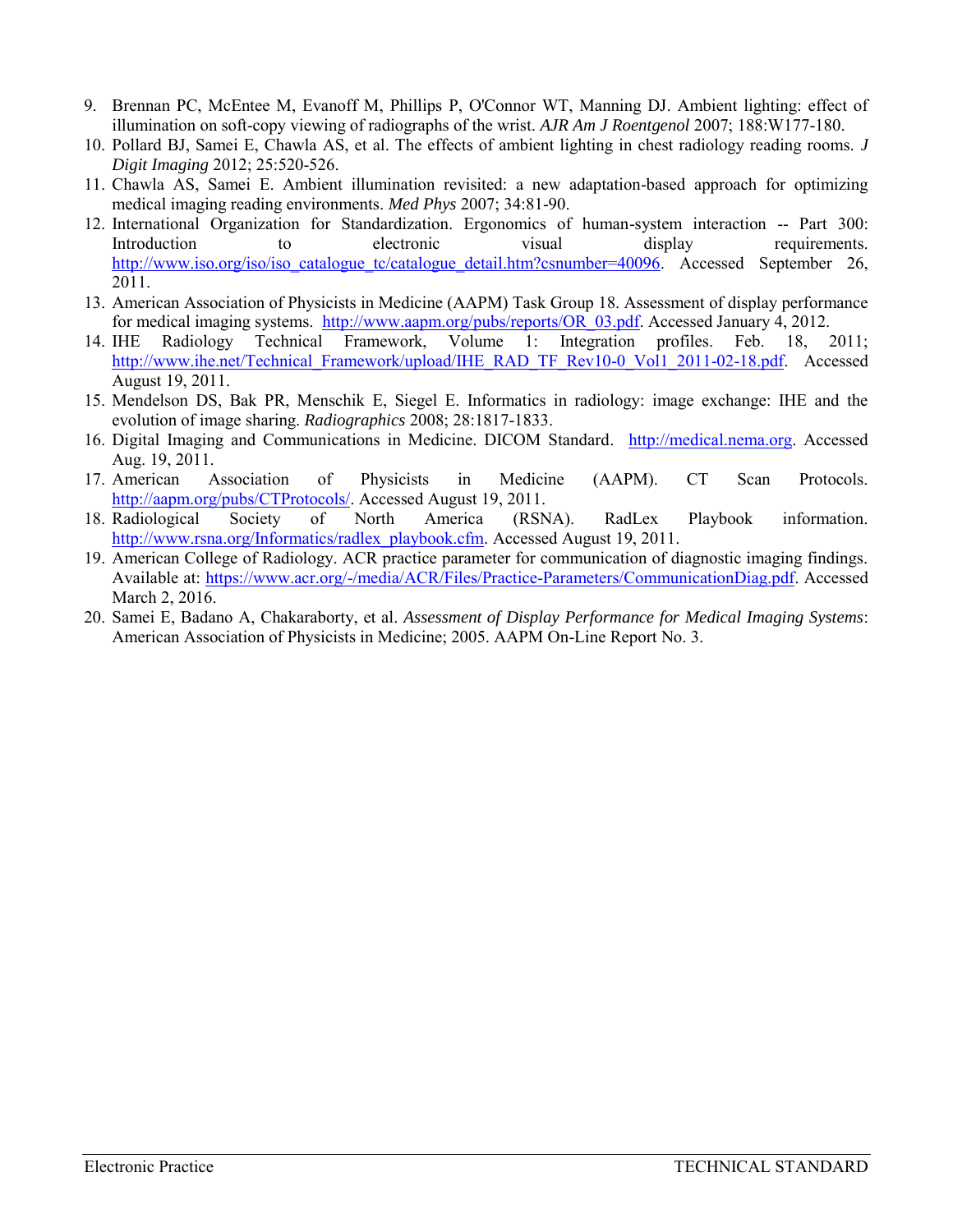#### Glossary

- 1. Analog signal a form of information transmission in which the signal varies in a continuous manner and is not limited to discrete steps.
- 2. Archive a repository for digital medical images in a picture archiving and communications system (PACS), typically with the specific purpose of providing either short-term or long-term (permanent) storage of images. Erasable or nonerasable media may be used in an archive.
- 3. Bit (binary digit) the smallest unit of digital information that a computing device handles. It represents off or on (0 or 1). All data in computing devices are processed as bits or strings of bits.
- 4. Bit depth the number of bits used to encode the signal intensity of each pixel of the image.
- 5. Compression ratio the ratio of the number of bits in an original image to that in a compressed version of that image. For example, a compression ratio of 2:1 would correspond to a compressed image with one-half the number of bits of the original.
- 6. CR (computed radiography) a system that uses a storage phosphor plate instead of film-screen in a cassette. A laser beam scans the exposed plate to produce the digital data that is then converted into an image.
- 7. CRT (cathode ray tube) an older technology monitor or display device used for viewing digital softcopy images. A CRT uses a controlled beam of electrons incident on a phosphor to generate a luminous image.
- 8. CT (computed tomography) A computerized tomography (CT) scan combines a series of x-ray images taken from different angles and uses computer processing to create cross-sectional images, or slices.
- 9. Data communication all forms of computer information exchange. Data communication may take place between 2 computers in the same building via a local area network (LAN), across the country via telephone, or elsewhere by a wide-area network (WAN).
- 10. Data compression methods to reduce the data volume by encoding it in a more efficient manner, thus reducing the image processing and transmission times and storage space required. These methods may be reversible (lossless) or irreversible (lossy).
- 11. Diagnostic displays displays used for the primary interpretation of medical images.
- 12. Digital imaging and communications in medicine (DICOM) a standard for interconnection of medical digital imaging devices, developed and sponsored by the American College of Radiology and the National Electrical Manufacturers Association, consisting of a standard image format and a standard communications protocol.
- 13. Digital signal a form of information transmission in which the signal varies in discrete steps, not in a continuous manner.
- 14. Digitize the process by which analog (continuous value) information is converted into digital (discrete value) information.
- 15. Direct image capture the capture or acquisition of digital image data that have been acquired in digital format by an imaging modality. The image produced from the data, regardless of the modality that produced it (CT, MRI, CR, US), should include the full spatial resolution and bit depth of the original.
- 16. Dynamic range the difference in signal intensity, or frequency, between the largest and smallest signals a system can process or display. Increasing the number of bits per pixel in a digital image increases the dynamic range of the image.
- 17. File a set of digital data that have a common purpose, such as an image, a program, or a database.
- 18. Grayscale the number of different shades of levels of gray that can be stored and displayed by a computer system. The number of gray levels is directly related to the number of bits used in each pixel: 6 bits  $= 64$  gray levels, 7 bits = 128 gray levels, 8 bits = 256 gray levels, 10 bits = 1,024 gray levels, and 12 bits = 4,096 gray levels.
- 19. GSDF (grayscale standard display function) a standard luminance contrast response curve as defined in Part 14 of the DICOM standard.
- 20. Hardware a collective term used to describe the physical components that form a device such as a computer. The monitor, CPU, disk drives, memory, modem, and other components are all considered hardware.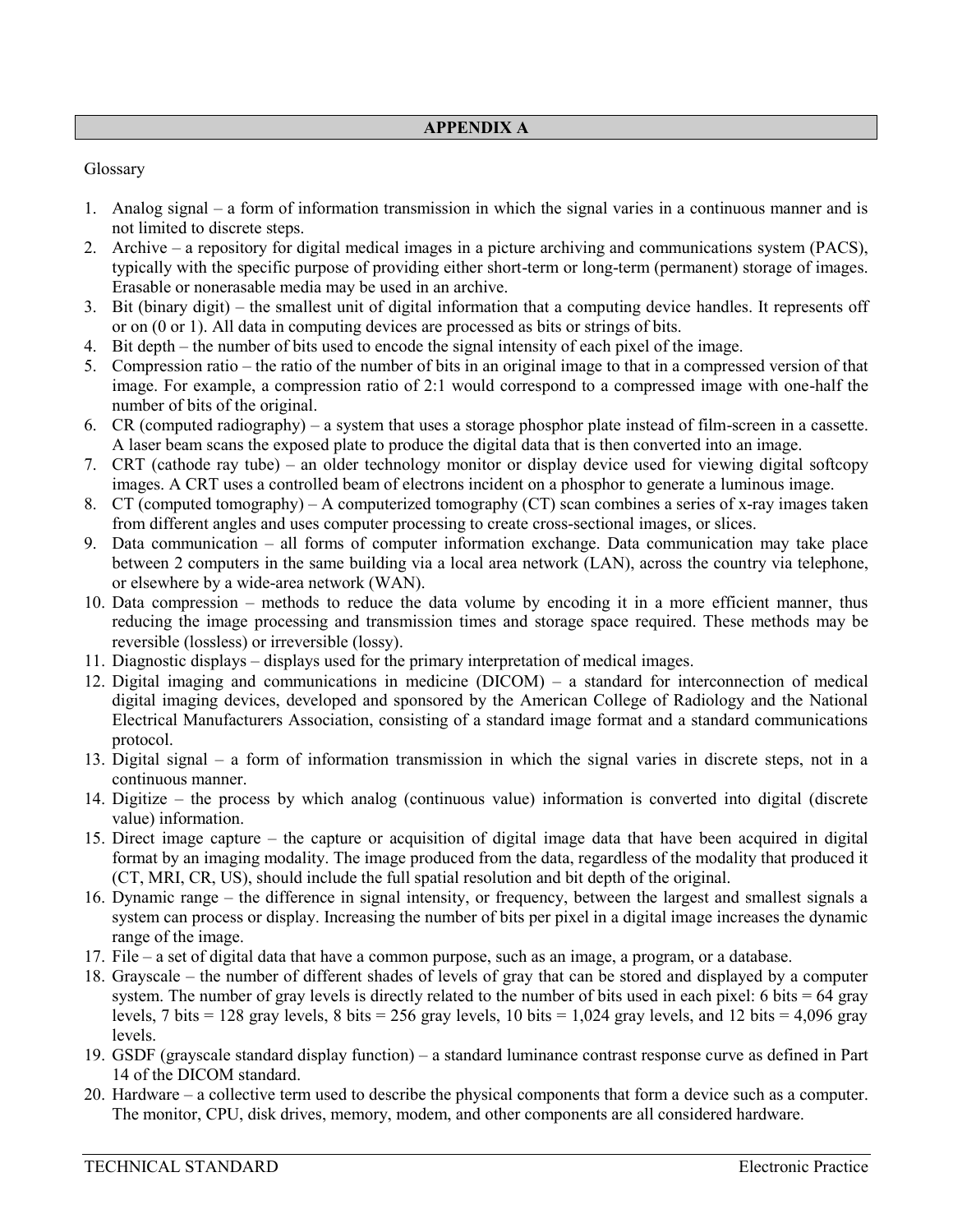- 21. Image matrix size the size of an image described as the number of rows and the number of columns of pixels.
- 22. Image sampling: Up-sampling small matrix images are typically sampled more finely than the acquired pixel spacing in order to increase the number of rows and columns and increase the presented size. Downsampling - Large matrix images are typically sampled more coarsely than the acquired pixel spacing in order to decrease the number of rows and columns so that the full image area can be presented.
- 23. Irreversible compression some permanent alteration of digital image data. This is sometimes referred to as lossy compression.
- 24. LCD (liquid crystal display) a modern monitor or display device technology used for viewing digital softcopy images.
- 25. Lossless compression see reversible compression
- 26. Lossy compression see irreversible compression
- 27. Medical imaging workstation the term "medical imaging workstation" describes a computer system that allows a user to search, retrieve, display and manipulate images that have been created from various imaging modalities, such as: [digital x-ray computed radiography,](http://www.medwow.com/used-x-ray-generator-equipment/219.med) direct [digital radiography,](http://www.medwow.com/used-rad-room-digital-equipment/561.med) [computed tomography](http://www.medwow.com/used-ct-scanner-equipment/210.med)  [\(CT\) scanner,](http://www.medwow.com/used-ct-scanner-equipment/210.med) [magnetic resonance imaging \(MRI\) scanner,](http://www.medwow.com/used-mri-equipment/236.med) ultrasound (US) or any of the other digital imaging modalities found in recent imaging departments. The workstations that are used for the final interpretation of clinical images are often called Review Workstations (RWS). The workstations that are used during image acquisition for the specific imaging modality are often called acquisition workstations (AWS).
- 28. Modality displays displays that typically are an integral component on the onsite imaging modality. They are used during the acquisition and modification of images prior to primary interpretation.
- 29. Monochrome monitor a computer display in which an image is presented as different shades of gray from black to white (see also grayscale).
- 30. Mouse an input device that allows the computer user to point to objects on the screen and execute commands.
- 31. MRI (magnetic resonance imaging) MRI is a technique that uses a magnetic field and radio waves to create detailed images of the organs and tissues within the body.
- 32. NM (nuclear medicine) NM is the medical specialty that uses the tracer principle, most often with radiopharmaceuticals, to evaluate molecular, metabolic, physiologic and pathologic conditions of the body for the purposes of diagnosis, therapy and research.
- 33. OLED (organic light emitting diode) a modern monitor or display device technology used for viewing digital softcopy images.
- 34. PACS picture archiving and communication system
- 35. Phosphor the coating on the inside of a CRT or monitor that produces light when it is struck by an electron beam.
- 36. Pixel (picture element) the smallest piece of information that can be displayed on a CRT. It is represented by a numerical code within the computer and displayed on the monitor as a dot of a specific color or intensity. An image is composed of a large array of pixels of differing intensities or colors.
- 37. Protocol a set of guidelines by which 2 different computer devices communicate with each other, or a set of instructions or procedures
- 38. RAM (random access memory) a type of temporary memory in a computer in which programs are run, images are processed, and information is stored. The amount of RAM that a computer requires varies widely depending on the specific application. Information stored in RAM is lost when the power is shut off.
- 39. Resolution spatial resolution is the ability to distinguish small objects at high contrast. It is related to and in some cases limited by the pixel size. Contrast (grayscale) resolution is the ability of a system to distinguish between objects of the same size having different signal intensity. It is related to and in some cases limited by the bit depth.
- 40. Reversible compression no alteration of original image information upon reconstruction. This is sometimes referred to as lossless.
- 41. Secondary image capture the capture in digital format of image data that originally existed in another primary format (eg, a digital image data file on a CT scanner, a screen-film radiographic film) through the process of video capture or film digitization
- 42. SMPTE the Society of Motion Picture and Television Engineers